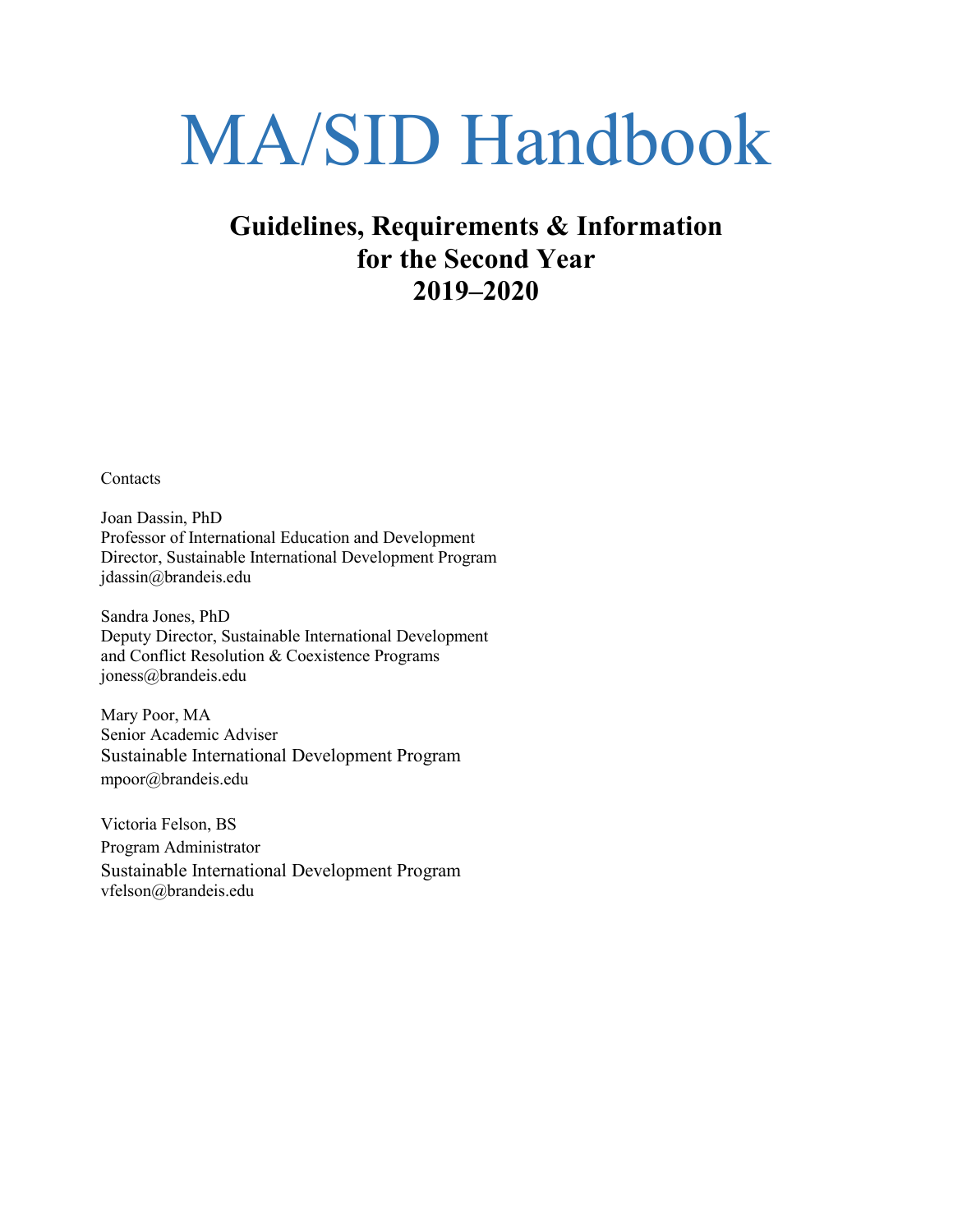# **TABLE OF CONTENTS**

| <b>Appendices</b>                                             |  |
|---------------------------------------------------------------|--|
| Appendix A: Practicum Learning Objectives                     |  |
| Appendix B: Practicum Terms of Reference Template             |  |
| Appendix C: Practicum Release & Waiver Form                   |  |
|                                                               |  |
| Appendix D: SID Practicum Checklist                           |  |
| Appendix E: Master's Paper Cover Sheet                        |  |
| Appendix F: Strategies for an Effective Capstone Presentation |  |
| Appendix G: Resources to Support SID Student                  |  |

Appendix H: URLs for Hyperlinks Used in Handbook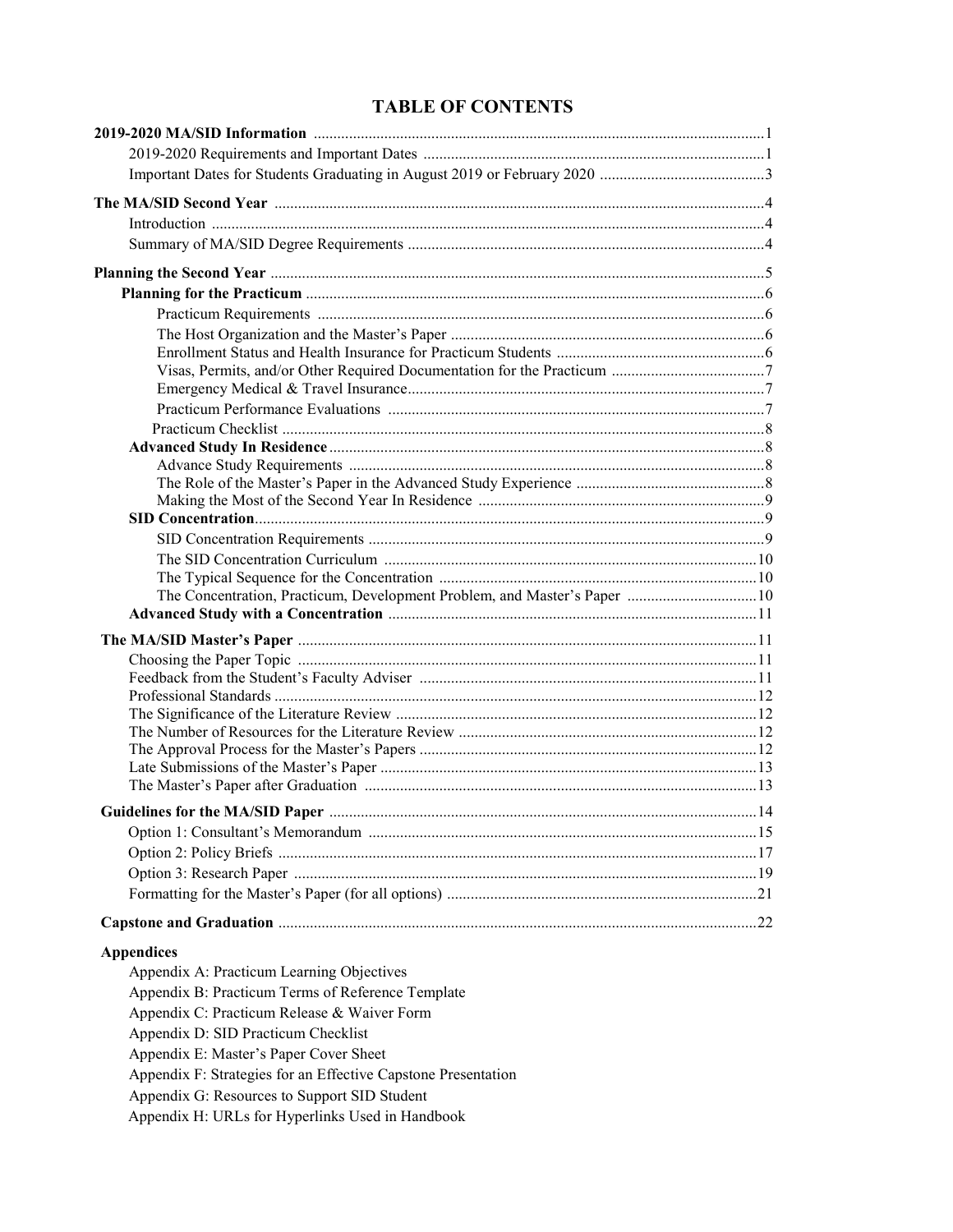# **2019–2020 MA/SID INFORMATION FOR SECOND-YEAR STUDENTS**

# **2019-2020 Requirements and Important Dates**

These deadlines are meant to help students to produce a quality master's paper. Forms and documents needed to comply with these dates can be found in the handbook's Appendices and on th[e Resources](http://heller.brandeis.edu/students/) page of the Heller website.

| August 1, 2019                                                                                                                                                                                                                                                                                                                                                                                                                                                                                                                                                                                                          | Deadline to submit the second-year proposal and other required documents<br>for practicum and concentration students to the SID academic adviser. (Please<br>note that students may not start the second year unless all financial obligations<br>(tuition and fees) have been fulfilled. Additionally, all international students must<br>ensure that they are in compliance with regulations set forth by the US government<br>via Brandeis' ISSO. |  |  |
|-------------------------------------------------------------------------------------------------------------------------------------------------------------------------------------------------------------------------------------------------------------------------------------------------------------------------------------------------------------------------------------------------------------------------------------------------------------------------------------------------------------------------------------------------------------------------------------------------------------------------|------------------------------------------------------------------------------------------------------------------------------------------------------------------------------------------------------------------------------------------------------------------------------------------------------------------------------------------------------------------------------------------------------------------------------------------------------|--|--|
| August 28, 2019                                                                                                                                                                                                                                                                                                                                                                                                                                                                                                                                                                                                         | Students are notified of their faculty advisers.                                                                                                                                                                                                                                                                                                                                                                                                     |  |  |
| August 28, 2019                                                                                                                                                                                                                                                                                                                                                                                                                                                                                                                                                                                                         | In-residence students: First day of instruction                                                                                                                                                                                                                                                                                                                                                                                                      |  |  |
| Fall 2019–Spring 2020                                                                                                                                                                                                                                                                                                                                                                                                                                                                                                                                                                                                   | Advanced study coursework: minimum 12 credits per semester                                                                                                                                                                                                                                                                                                                                                                                           |  |  |
|                                                                                                                                                                                                                                                                                                                                                                                                                                                                                                                                                                                                                         | <b>Dual degree:</b> please follow program guidelines for specific dual degree<br>requirements.                                                                                                                                                                                                                                                                                                                                                       |  |  |
|                                                                                                                                                                                                                                                                                                                                                                                                                                                                                                                                                                                                                         | <b>Concentration:</b> please follow program guidelines for specific requirements and the<br>guidelines for the practicum (concentrations students will complete a three-month<br>(not six-month) practicum; otherwise, the requirements for completing a practicum<br>are the same.                                                                                                                                                                  |  |  |
|                                                                                                                                                                                                                                                                                                                                                                                                                                                                                                                                                                                                                         | <b>Practicum</b> from September to the end of February; minimum six months/full-time                                                                                                                                                                                                                                                                                                                                                                 |  |  |
| International students who are fulfilling the practicum requirement in the<br>United States are required to have work authorization; this is done by obtaining<br>Curricula Practical Training (CPT) through Brandeis University's International<br>Students and Scholars Office (ISSO). CPT is issued in conjunction with<br>enrollment in the Fall/Spring SID Field Practicum course. Students cannot begin<br>their practicums until their CPT has been approved. They should allow at least<br>two weeks for ISSO to process the Faculty/Staff Recommendation for F-1<br><b>Curricular Practical Training form.</b> |                                                                                                                                                                                                                                                                                                                                                                                                                                                      |  |  |
|                                                                                                                                                                                                                                                                                                                                                                                                                                                                                                                                                                                                                         | International students may complete a six-month international practicum and<br>$\bullet$<br>still be eligible for post-completion Optional Practical Training (OPT). To<br>qualify for post-completion OPT, international students completing an<br>international practicum must adhere to the following requirements:                                                                                                                               |  |  |
|                                                                                                                                                                                                                                                                                                                                                                                                                                                                                                                                                                                                                         | Register for HS230a SID Field Practicum for the Fall and Spring semesters<br>$\circ$<br>of their second year and remain active in Sage.<br>Complete an <b>ISSO</b> check-in each semester while on practicum<br>$\circ$                                                                                                                                                                                                                              |  |  |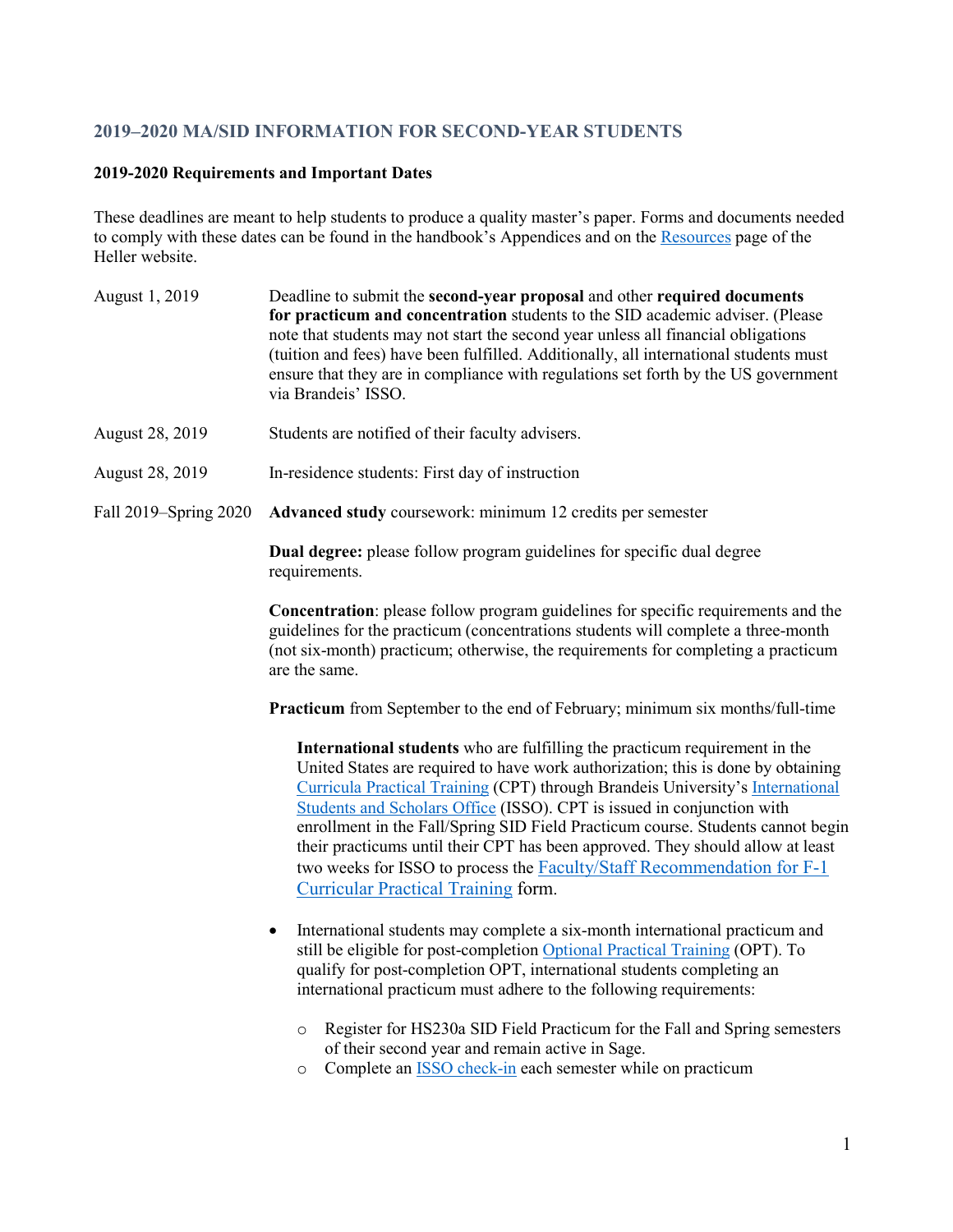|                   | Apply for OPT 90 days prior to their program end date. Students must be in<br>$\circ$<br>the United States to apply for this benefit. They cannot apply while on<br>practicum abroad. |  |
|-------------------|---------------------------------------------------------------------------------------------------------------------------------------------------------------------------------------|--|
|                   | Practicum students should provide their faculty advisers with monthly updates on<br>their practicum.                                                                                  |  |
|                   | Faculty advisers and their students will work out a reasonable <b>timeframe to review</b><br>draft sections of the master's paper.                                                    |  |
| November 19       | Overview and Q&A on the master's paper with Professor Dassin (practicum<br>students can join via Zoom)                                                                                |  |
| February 10, 2020 | <b>Practicum students:</b> Final practicum evaluation form sent directly to field<br>supervisor.                                                                                      |  |
| April 6, 2020     | Complete quality draft of the master's paper due to faculty adviser                                                                                                                   |  |
| April 20, 2020    | Deadline to submit faculty approved master's paper to the SID program for review<br>and final approval                                                                                |  |
| May 8-9, 2020     | SID Capstone presentations                                                                                                                                                            |  |
| May 17, 2020      | The Heller School and Brandeis commencement ceremonies                                                                                                                                |  |

# **Summary of Important Dates for the MA/SID Second-Year**

| <b>Date</b> | <b>Deliverable</b>                                                                                     |
|-------------|--------------------------------------------------------------------------------------------------------|
| August 1    | Second-year proposal due to SID program (students submit proposal via LATTE)                           |
| August 28   | Program notifies students of their faculty advisers                                                    |
| August 28   | First day of instruction for in-residence students                                                     |
| November 19 | Overview and Q&A on the master's paper with Professor Dassin                                           |
| February 10 | Final performance evaluations are sent to practicum students' field supervisors                        |
| April 6     | Quality drafts of master's papers are due to faculty advisers                                          |
| April 19    | Deadline to submit faculty-approved master's paper to the SID program for review and final<br>approval |
| May 1       | Deadline for practicum students to complete practicum exit survey                                      |
| May 8-9     | SID Capstone presentations                                                                             |
| May $17$    | The Heller School and Brandeis commencement ceremonies                                                 |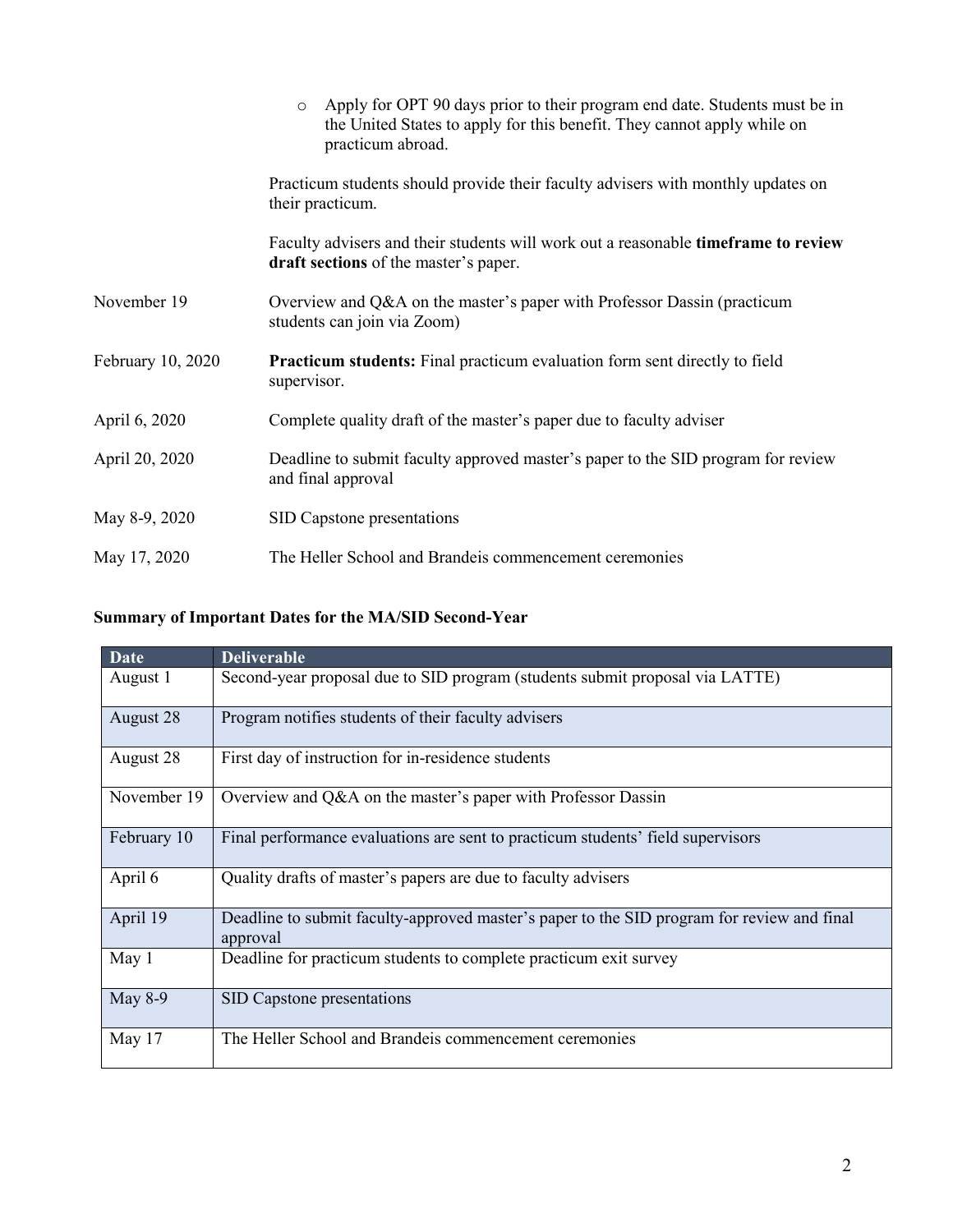# **Important Dates for Students Graduating in August 2019 or February 2020**

| As required | Successful completion of all coursework and program requirements. |  |
|-------------|-------------------------------------------------------------------|--|
|             |                                                                   |  |

# *For August 2019 Graduates*

| July 22, 2019                      | Full quality draft of the master's paper submitted for faculty adviser's review and<br>approval                        |  |
|------------------------------------|------------------------------------------------------------------------------------------------------------------------|--|
| August 5, 2019                     | All revisions are completed and faculty adviser approves paper. Student submits<br>paper via LATTE for program review. |  |
| August 12, 2019                    | Deadline for students to submit a video Capstone presentation to the SID<br>program.                                   |  |
| <b>For February 2020 Graduates</b> |                                                                                                                        |  |

| December 2, 2019  | Full quality draft of the master's paper submitted for faculty adviser's review and<br>approval                        |
|-------------------|------------------------------------------------------------------------------------------------------------------------|
| December 16, 2019 | All revisions are completed and faculty adviser approves paper. Student submits<br>paper via LATTE for program review. |
| December 20, 2019 | Deadline for students to submit a video Capstone presentation to the SID<br>program.                                   |

Additional information related to the academic calendar can be found on the [Academic Calendar](https://www.brandeis.edu/registrar/calendar/gradkeydates18-19.html) page of the Brandeis website.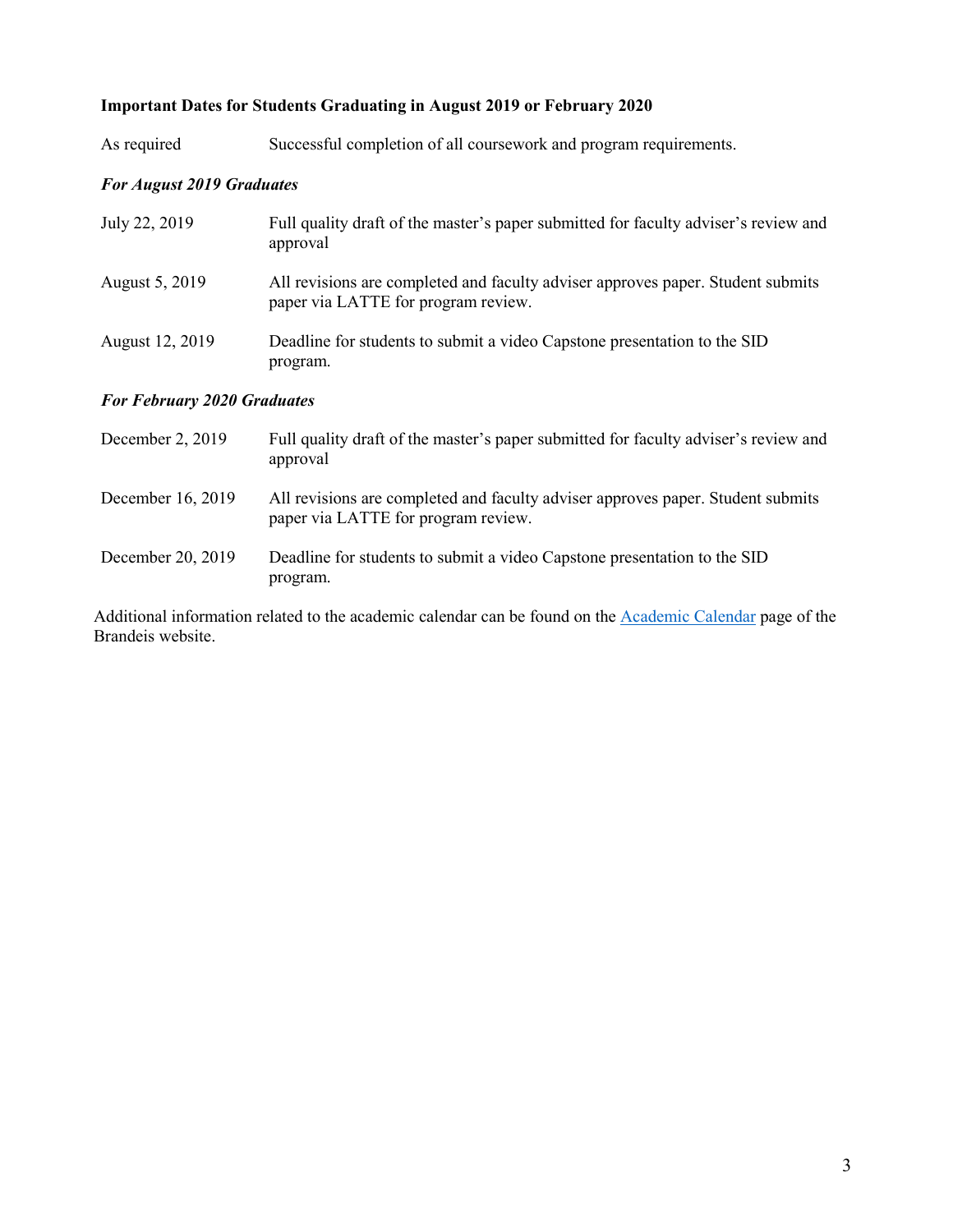# **THE MA/SID SECOND YEAR**

# **1. Introduction**

After completing the first year in-residence requirements, students can select one of five options listed below for the second year:

- 1. Six-month practicum (international students may spend one month off-site from the practicum organization for visa purposes)
- 2. Advanced study in residence
- 3. Concentration
- 4. Advanced study with a concentration
- 5. Classroom study at an international partner university with an associated field placement

| Option         | Year 1: 2018-2019<br>(All students)                                                | Year 2: 2019-2020<br>(Each student must complete one of the following options.)                                                                                                                                                                                 | Conclusion<br>(All students)                   |
|----------------|------------------------------------------------------------------------------------|-----------------------------------------------------------------------------------------------------------------------------------------------------------------------------------------------------------------------------------------------------------------|------------------------------------------------|
|                |                                                                                    | Practicum: Six months from September-February (24 credits)                                                                                                                                                                                                      |                                                |
| $\mathfrak{D}$ |                                                                                    | Advanced Study: In residence (minimum 24 credits)                                                                                                                                                                                                               |                                                |
| 3              | Year in-residence<br>SID required courses<br>and electives<br>(minimum 32 credits, | Concentration: Three-month practicum; semester in residence (12 credits for<br>practicum; 16 credits in concentration)<br>Coexistence and Conflict<br>Gender and Development<br><b>Environmental Conservation and Development</b><br>Management and Development | Master's paper,<br>Capstone, and<br>graduation |
| 4              | 16 credits per<br>semester)                                                        | Advanced Study with a Concentration: Three-month summer practicum, year<br>in residence (12 credits for practicum; 16 credits in concentration; 12<br>additional credits)                                                                                       |                                                |
| 5              |                                                                                    | Alternative Practicum (24 credits):<br>University of Development Studies-UDS, Ghana<br>São Paulo State University, São Paulo, Brazil<br>Students may also explore alternative practicums at selective partner<br>universities in Asia.                          |                                                |

# **MA/SID Program: Second-Year Track Options**

# **Heller Summer Institute**

Th[e Heller Summer Institute](https://moodle2.brandeis.edu/course/view.php?id=13881) provides information, tutorials, resources, and tools to help new students prepare for their graduate studies and life at Heller. The materials include an introduction to library resources, housing information, Excel and LATTE tutorials, articles related to the development field, among others. The Summer Institute can be accessed via LATTE.

# **2. Summary of MA/SID Degree Requirements**

• Complete 32 credits and all required courses during the first year in residence (18 required credits and 14 elective credits)

*Required Courses (2 credits each)*

- o HS277f Introduction to Planning & Implementation for Development Practitioners
- o HS258f Strategic Planning & Project Management
- o HS266f Introduction to Economics for Development Practitioners
- o HS319f Ethics, Rights, and Development **or** HS250f Dynamics of Intercultural Communications **or** HS210f Comparative Approaches to Global Injustice and Social Inequality
- o HS278f Monitoring & Evaluation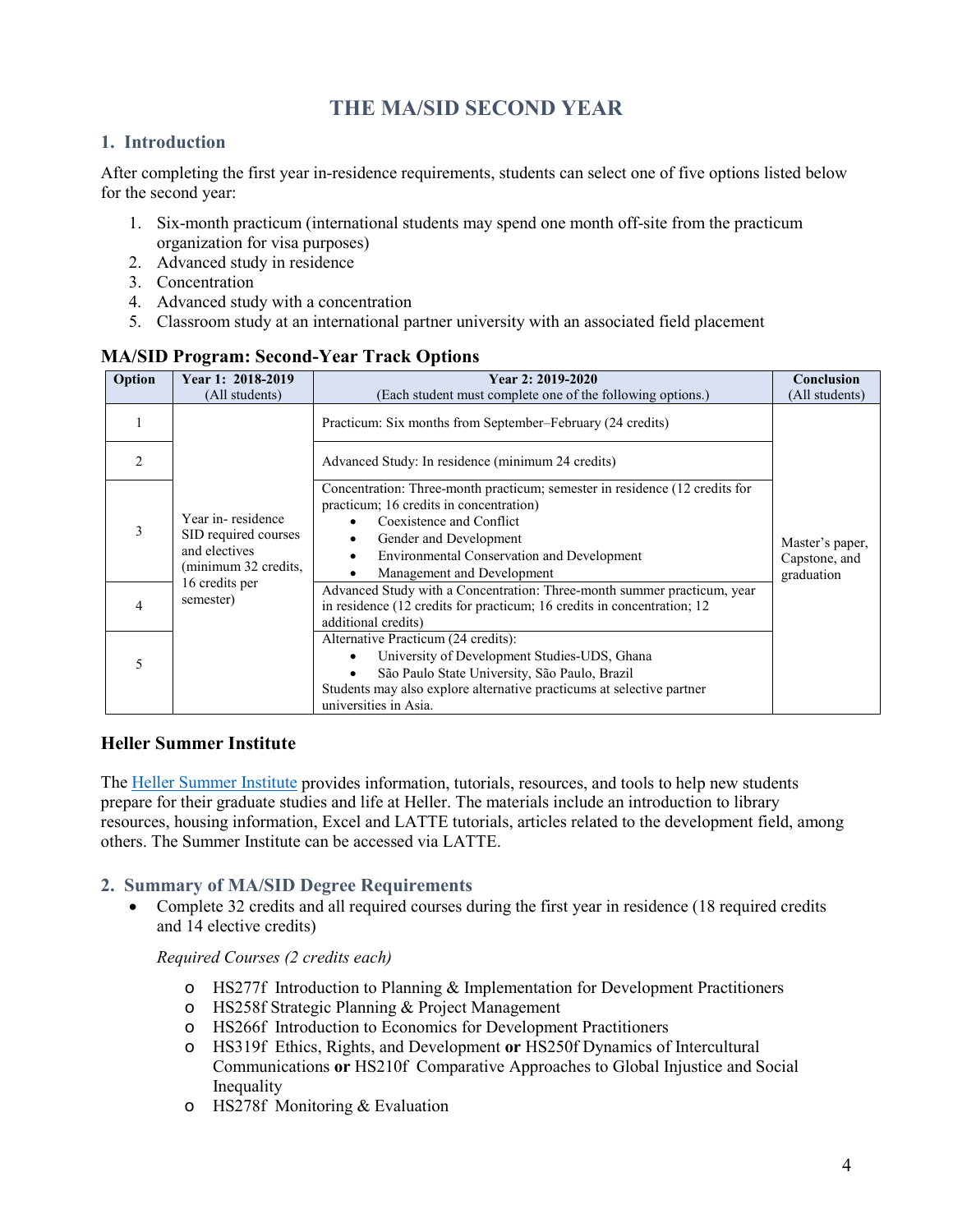- o HS264f Environment & Development **or** HS-new Climate Change, Biodiversity and Development
- o Environment course from the list of required options
- o Applied economics course from the list of required options
- o Gender course from the list of required options
- Complete a program-approved track option in the second year, as defined above (Options 1-5)
- Complete a master's paper and Capstone presentation (May 2020) focused on a sustainable development problem or issue

# **3. Planning the Second Year**

After completing the first-year in-residence requirements, students can select one of the following options for their second year:

- Six-month practicum
- Second-year concentration
- Advanced study in residence
- Advanced study with a concentration
- Classroom study at an international partner university with an associated field placement

Students identify an important development problem or issue to analyze that has implications for the field of sustainable development. They present their findings and recommendations in a master's paper and Capstone event in May 2020.

Students who select the practicum option will base their master's paper on the work of their practicum organization. The paper is written under the supervision of their SID faculty adviser, and must be written outside of their working hours.

Students who pursue a concentration in their second year may base their master's paper on the work of their practicum organization and draw on resources and coursework during their spring term in residence.

Students who do advanced study will draw on resources at the university or their previous professional experiences for their master's papers.

Students who select the advanced student with a concentration may base their master's paper on the work of their practicum organization and draw on resources and coursework during their year in residence.

Students who choose to study at an international partner university will draw on their specific experience and the resources at the university to inform their master's papers. For information related to this option, students should contact the SID academic adviser [\(mpoor@brandeis.edu\)](mailto:mpoor@brandeis.edu) for guidelines.

# **4. Second-Year Options**

# Six-Month Practicum

The practicum experience is meant to inform the student's master's paper and to align closely with the SID curriculum frameworks. The practicum allows students to examine a significant problem or issue within the broader field of sustainable development through experiential learning. (For practicum learning objectives, students should reference [Appendix A\)](#page-24-0). Students will use their practicum experience to develop a consultant's memorandum (i.e., master's paper) in which they identify the development problem(s) the organization tries to address and how its programs or projects could be improved. (See page 15 for the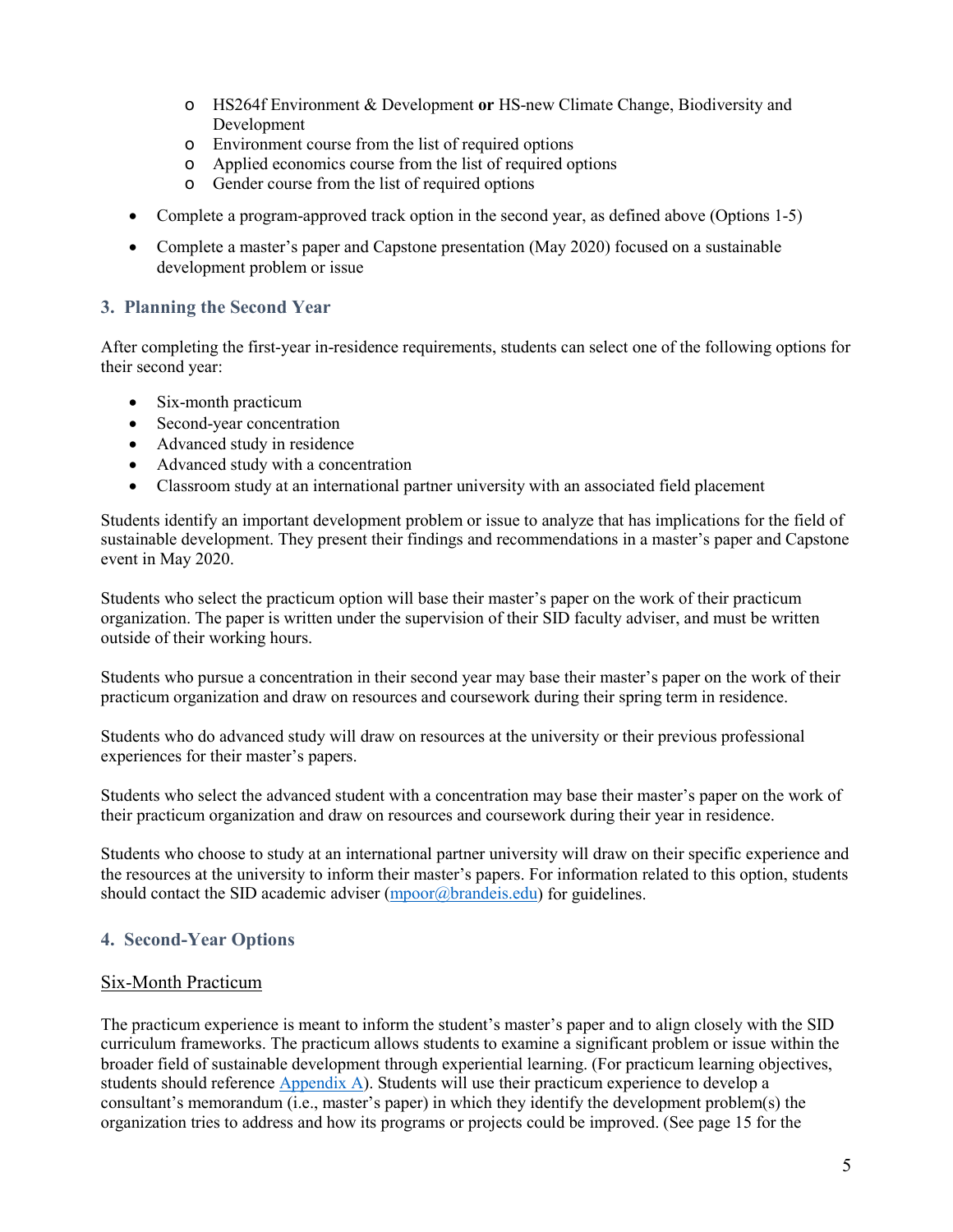[guidelines for the consultant's](#page-16-0) memorandum.) Practicum students also have the option to write a research paper or two short policy briefs or one longer brief.

# **Planning for the Practicum**

# *Practicum Requirements*

Like all SID students, practicum students write a second-year proposal in which they identify a development problem. The proposal must be approved by the program director and academic adviser prior to the start of the second year. The deadline for submitting the second-year proposal (via LATTE) is **August 1, 2019.**

Students must also meet the following requirements for the practicum track:

- Submit a signed Terms of Reference (TOR) on the organization's letterhead for SID program review and approval (see [Appendix B\)](#page-25-0)
- Submit a Release & Waiver form (See [Appendix C\)](#page-26-0)
- Enroll as a full-time student in the practicum course HS230a for fall and spring semesters (24) credits)
- Complete a full-time practicum (35–40 hours per week) with a development organization for a minimum of six consecutive months. The practicum's start date is typically during the first week of September.
- Meet all required deadlines and milestones during the fall and spring semesters related to writing and submitting the master's paper
- Present at the SID Capstone event in May 2020.

| <b>Practicum</b>          |                   |
|---------------------------|-------------------|
| <b>Term</b>               | <b>Credits</b>    |
| Year 1—Fall               | 16 min; 20 max    |
| Year 2—Spring             | 16 min; 20 max    |
| Year 2—Fall (practicum)   | 12                |
| Year 2—Spring (practicum) | 12                |
| TOTAL                     | <b>56 CREDITS</b> |

#### *The Host Organization and the Master's Paper*

At their host organization, students professionally fulfill their TOR under the direction of a field supervisor. The focus of their master's paper will be related to this work but will be directed by their SID faculty adviser. Although their paper is expected to be of use to their organization, the paper is solely the students' responsibility, is produced on their own time, and should not burden or rely on the support of anyone at the host organization. (The student's field supervisor and others are welcome to help, if they wish, but their support is voluntary.) The practicum student-field supervisor relationship is a professional employeeemployer relationship that includes a mentorship component. This means that, with the exception of the master's paper, all work described in the TOR is under the guidance of the student's field supervisor.

#### *Enrollment Status and Health Insurance for Practicum Students*

SID practicum students maintain Brandeis student status by paying a [continuation fee](https://heller.brandeis.edu/admissions/pdfs/2016-2017-costs/sid-coa-16.pdf) during the fall and spring semesters of their second year. Students are required to maintain their Brandei[s health insurance](http://www.brandeis.edu/health/insurance/index.html) policy or its equivalent, regardless of their practicum location. Students must register for the field practicum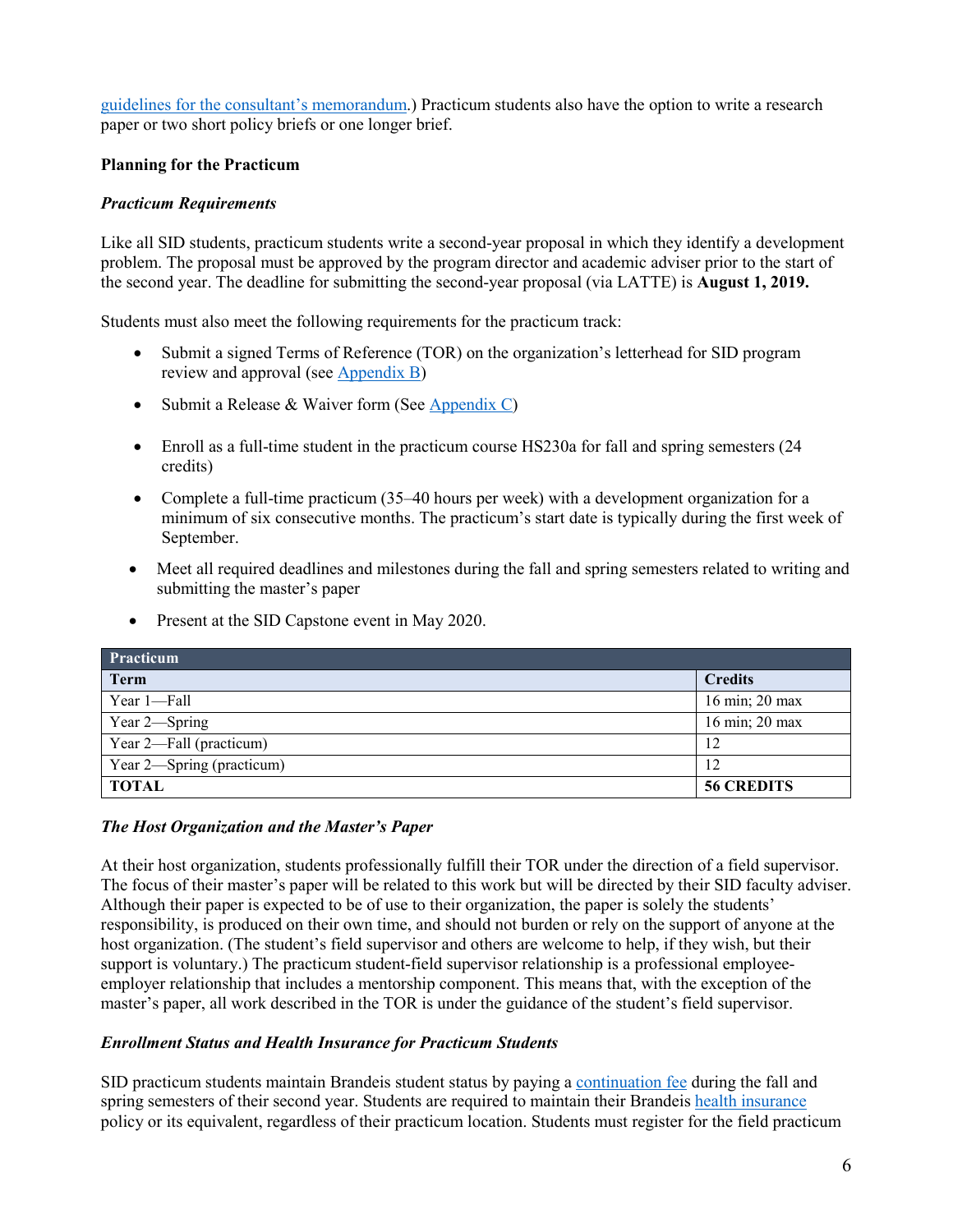course (HS230a) for both the fall and spring semesters to maintain their status as full-time students and to receive credit for their practicum. The practicum course counts for 12 credits each semester and is graded as credit (CR) or no credit (NC).

# *Visas, Permits, and/or Other Required Documentation for the Practicum*

Students are responsible for obtaining required visas, permits, and other documentation, with guidance from the host organization. The host organization must provide any documentation needed to confirm their role. Some host organizations require students to provide proof of enrollment at Brandeis University. See the [Office of the University Registrar](mailto:http://www.brandeis.edu/registrar/transcript/enrollment.html) page of the Brandeis website for instructions on how to obtain a proof of enrollment letter. Contact Ravi Lakshmikanthan [\(kanthan@brandeis.edu\)](mailto:kanthan@brandeis.edu), the Assistant Dean for Academic and Student Services, with any questions.

International students on an F-1 visa who are completing practicums in the US or with a US organization cannot begin their practicums until they have met all [International Student and Scholars Office \(ISSO\)](https://www.brandeis.edu/isso/) requirements, including an approved [CPT form.](mailto:http://www.brandeis.edu/isso/current/employment/cpt/) Students should review the visa guidelines on the [Employment/Academic Internships](https://www.brandeis.edu/isso/current/employment/index.html) page of the ISSO website and reference th[e CPT Application Check List.](https://brandeis.edu/isso/documents/current/employment/cpt/CPT_Application_Check_List.pdf)  Contact [ISSO](https://www.brandeis.edu/isso/about/contact.html) with any questions related to F-1 visa requirements.

# *Emergency Medical and Travel Insurance*

Brandeis University is contracted with [CHUBB Travel Assistance Program and Europ Assistance](https://eservices.europassistance-usa.com/sites/ACEAandH/Anon/Pages/Welcome.aspx?ReturnUrl=/sites/aceaandh/_layouts/Authenticate.aspx?Source=%2Fsites%2Faceaandh®Prompt=1) to provide assistance to students completing international practicums. In addition to the coverage provided by the student's own health insurance, CHUBB and Europ Assistance provide the following benefits (adapted from the Insurance and Travel Assistance Coverage webpage of the Brandeis Office of Study Abroad):

- Medical Assistance: referral to a doctor or medical specialist; medical monitoring while hospitalized; emergency medical evacuation to proper medical facilities (100% of covered expenses); and repatriation of remains (100% of covered expenses).
- Travel Assistance: emergency travel arrangements
- Personal Assistance: pre-trip medical referral information; emergency medication; embassy and consular information; lost document assistance; emergency cash advances; emergency referrals to legal assistance.
- Security Assistance: crisis hotline; on-the-ground security assistance; access to secure, web-based system for tracking global threats and health- or location-based risk intelligence; security evacuation due to political causes (\$100,000 maximum); security evacuation due to natural disasters (services only—this service is billable).

The Brandeis policy and details for activating emergency services can be found by clicking [here.](https://www.brandeis.edu/abroad/docs/year-semester/insurance/CHUBB-info.pdf)

#### *Preparation for the Practicum and Living Abroad & the Practicum Experience*

For information related to preparing for the practicum and living abroad as well as the practicum experience itself, students should reference Sections II and III of the 2019-2020 SID Practicum Manual.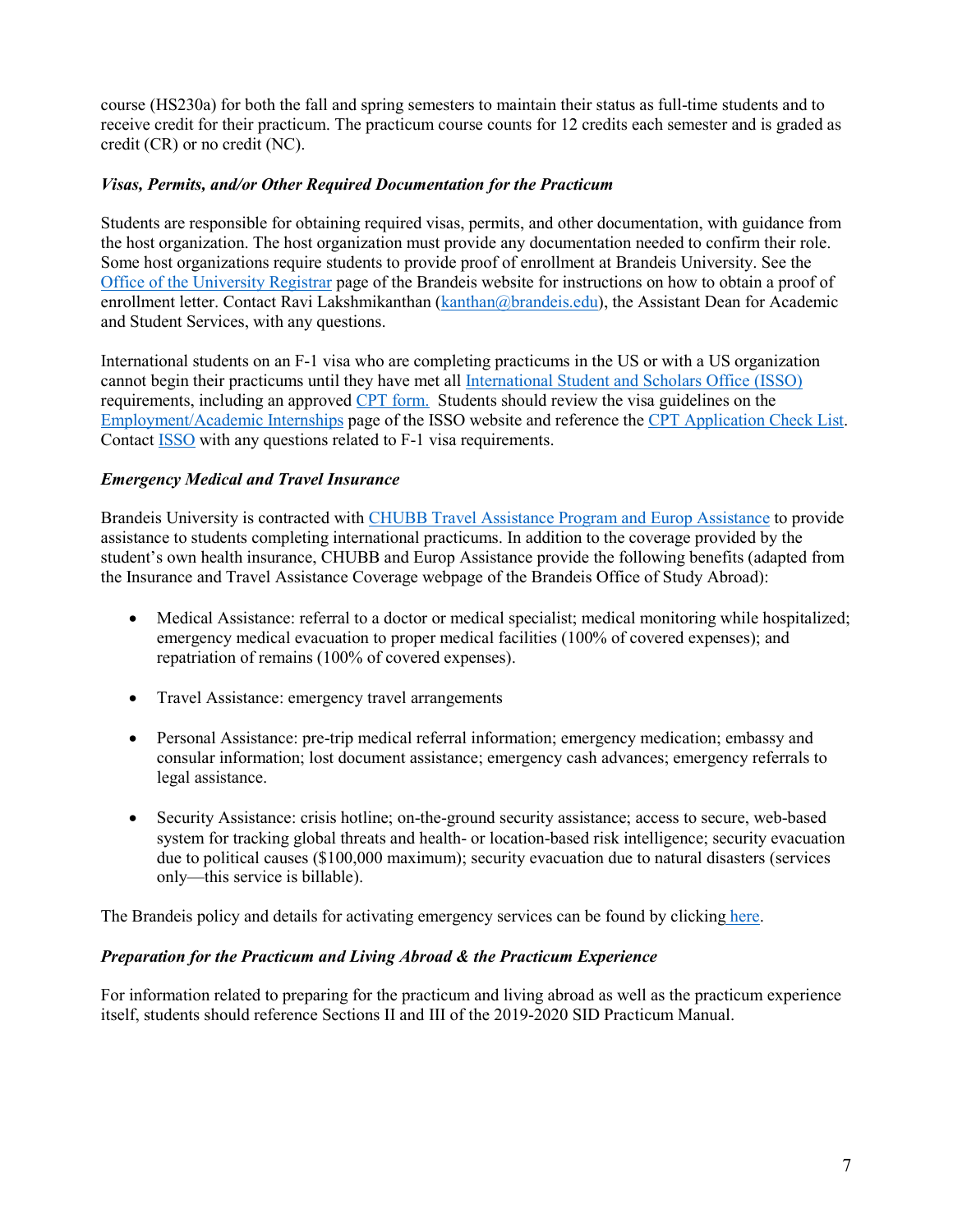# *Evaluations*

Midterm and final online performance evaluations will be sent directly to the student's supervisor for their feedback on the student's job performance and professional growth. Students will also be asked to complete a brief online assessment of their practicum experience at the end of their practicum.

# *Practicum Checklist*

An SID practicum checklist can be found in [Appendix D.](#page-28-0)

# **Advanced Study In Residence**

Advanced study for SID students is a second-year in academic residence. Students focus their year's coursework on expanding their knowledge and skills in accordance with their academic and professional interests. Working closely with their faculty adviser, they produce a research paper on a significant development problem or issue (see page 19 for the [guidelines for the research paper\)](#page-20-0).

Development problems have multiple components, so students may wish to meet with other faculty members who also have relevant expertise related to their development problem.

# *Advanced Study Requirements*

Like all SID students, advanced study students write a second-year proposal in which they identify a development problem or issue. The proposal must be approved and signed by the program prior to the start of the second year. During the second year, students must:

- Enroll in Master's Paper Writing Seminar (HS338a) in the fall semester
- Enroll in a minimum of 12 credits per semester
- Meet all required deadlines and milestones during fall and spring semesters related to writing and submitting the master's paper
- Present at the SID Capstone event

| <b>Advanced Study</b> |                   |  |
|-----------------------|-------------------|--|
| <b>Term</b>           | <b>Credits</b>    |  |
| Year 1-Fall           | 16 min; 20 max    |  |
| Year 1-Spring         | 16 min; 20 max    |  |
| Year 2-Fall           | 12 min; 20 max    |  |
| Year 2-Spring         | 12 min; 20 max    |  |
| <b>TOTAL</b>          | <b>56 CREDITS</b> |  |

# *The Role of the Master's Paper in the Advanced Study Experience*

The master's paper is the core of the advanced study students' second year. The paper should:

- emerge from a problem or issue of they would like to explore in more depth;
- focus on a development problem or issue they care deeply about and would like to study for a year;
- strengthen their professional purpose and goals;
- build on their coursework during their two years at Heller;
- contribute to the advancement of the field of sustainable development;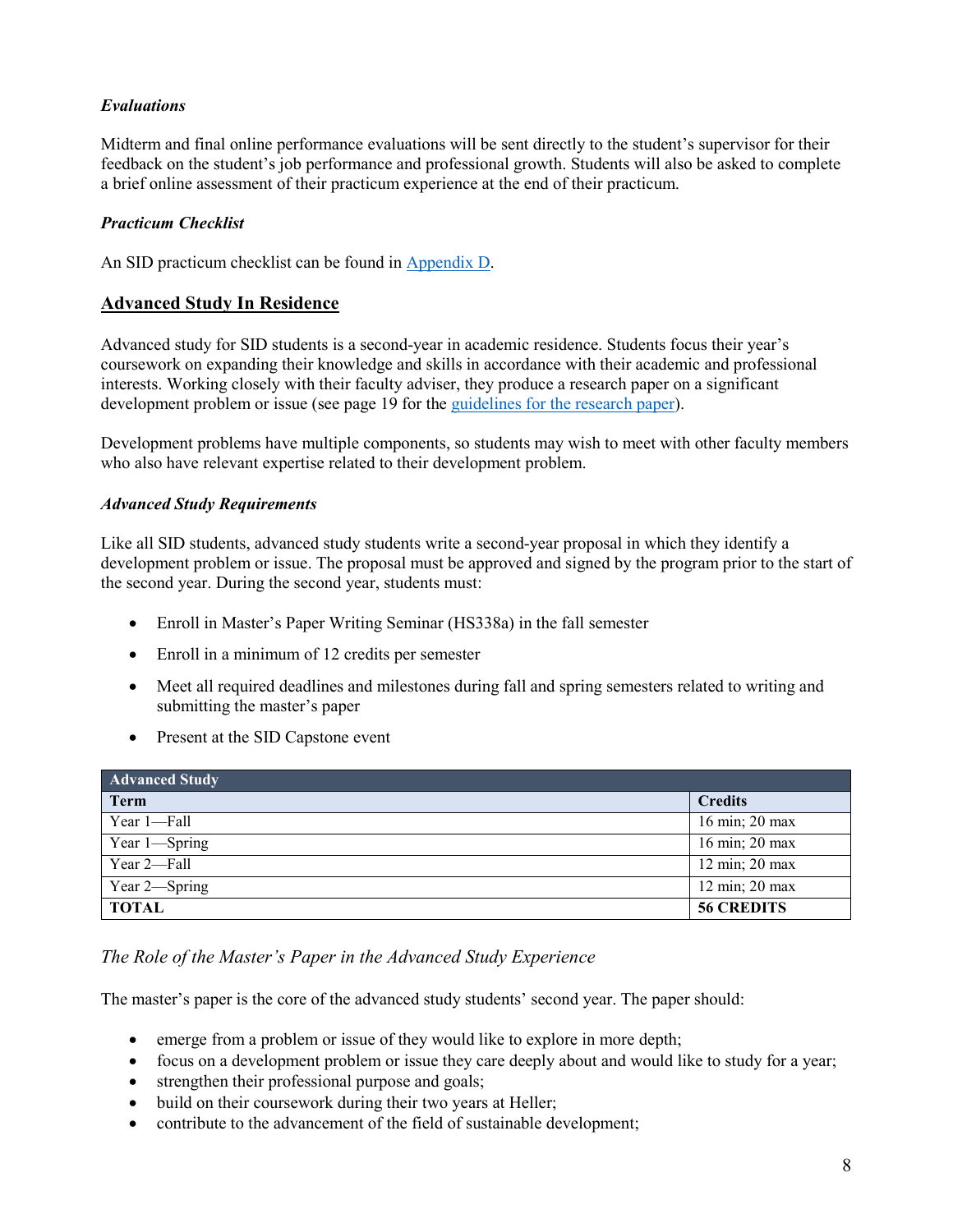- allow them to build a strong intellectual, academic and practical basis for their future career; and
- align with their practicum (as applicable for advanced study with concentration students)

While writing their master's paper, students should remember their larger purpose. Producing a scholarly professional paper of this complexity and significance is not just an exercise or requirement. If students approach their paper professionally with an eye toward making practical recommendations and a real contribution to solve the issues related to a development problem, researching and writing their paper is development work in and of itself. Quality work on the master's paper increases students' capacity, establishes their expertise, advances their career, and allows them to serve the values of sustainable development with a solid contribution.

# *Making the Most of the Second Year In Residence*

To make the most of their second year in residence, students can:

- **Identify and clearly define the development problem or issue** that they will focus on for the year. Then **limit the scope of their topic and identify relevant sources**. This will provide the context, structure, and focus they need for a successful second year in residence and a strong master's paper.
- **Take classes that are relevant to their topic** and that increase specific skills they will need for their studies and profession.
- **Hone library research skills in the fall semester**. Learn to use [EndNote](https://guides.library.brandeis.edu/EndNote) or [Zotero](https://guides.library.brandeis.edu/zotero/brandeis) to track their sources. Find learning opportunities in the area: Attend lectures, workshops, and other extracurricular events at Brandeis and in Cambridge, Boston, and other places.
- **Value the opportunity to work with their faculty adviser.** Before meeting with their adviser, they should think through their questions so they are well prepared. They should share their progress as well as the challenges of their work to maximize the time with their adviser. Students should pay careful attention to feedback on their drafts. If they do not feel they have enough feedback to guide them, they should ask for it.

# **SID Concentrations**

SID concentrations begin in the second year. Students must complete the SID first year in residence to receive a solid grounding in the program's holistic, integrated approach to development. Under this program track, their second year is a concentration within a significant field of development. Second-year concentrations are offered in the following areas:

- Management and Development
- Gender and Development
- Environmental Conservation and Development
- Conflict Resolution and Coexistence (COEX)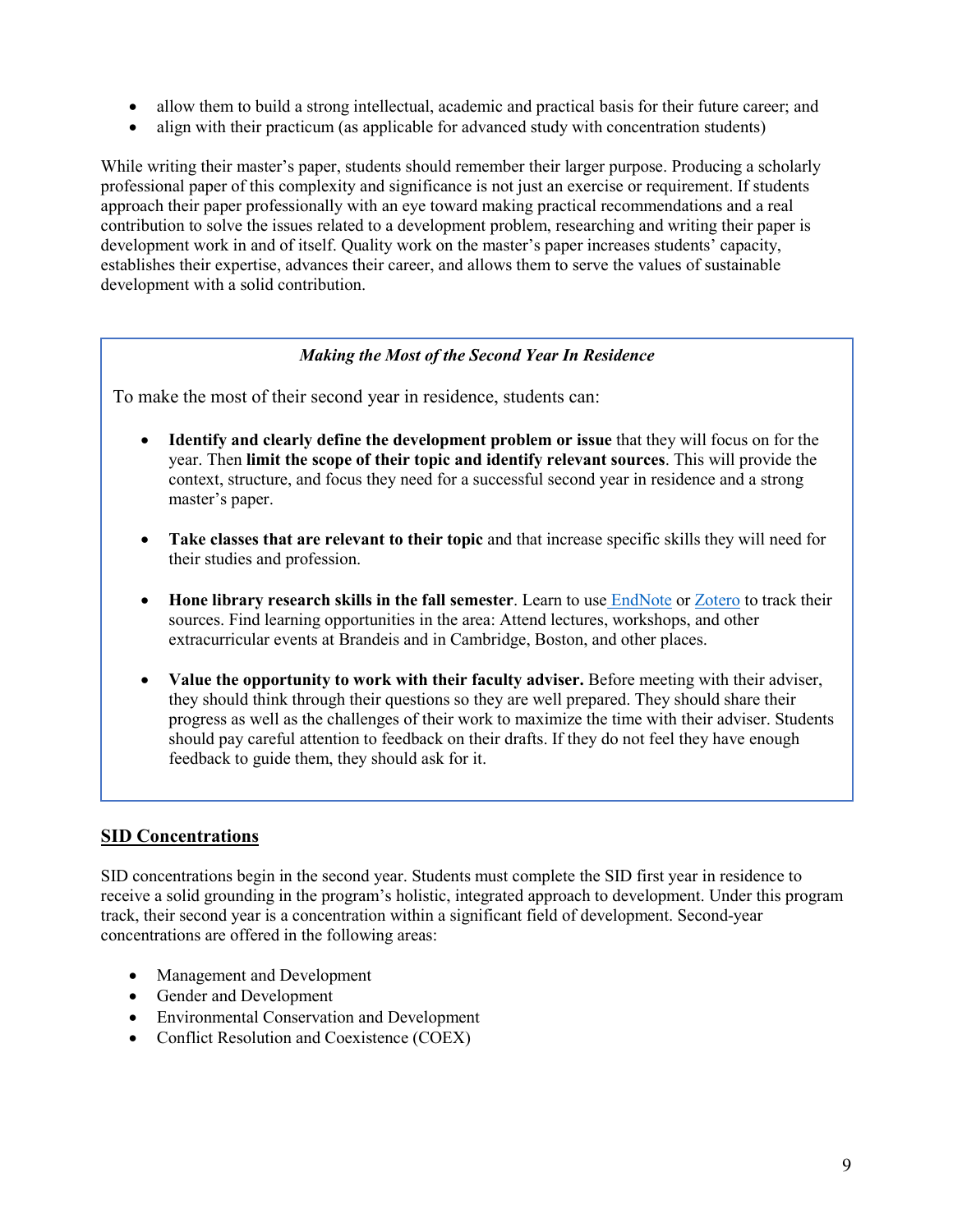# *The SID Concentration Requirements*

Students must complete a three-month field practicum in the fall semester of the second year (12 credits) and one semester of coursework in residence in the spring semester (a minimum of 16 credits). Note that courses for the COEX concentration must be taken in the fall semester of the second year, while all other concentration courses are taken in the spring semester of the second year. Like all SID students, concentration students write a second-year proposal, in which they identify a development problem or issue within the area of the chosen concentration. The proposal must be approved by both the SID program director and the SID academic adviser prior to the start of the second year. For the concentration, students must:

- Enroll as a full-time student in the practicum course (HS230a)
- Complete a three-month field practicum in the fall of their second year (or spring of their second year for COEX concentration students)
- Complete a minimum of 16 credits in their concentration. All courses must be selected from the [approved course list.](http://heller.brandeis.edu/sustainable-international-development/second-year/concentrations-environmental-conservation.html) This list is updated annually.
- Produce a master's paper focused on the concentration and situated within the broader goals of sustainable international development.
- Present at the SID Capstone event in May 2020.

Upon successful completion of all requirements for the concentration, students will be awarded a certificate of concentration.

| <b>SID Concentration</b> |                   |  |
|--------------------------|-------------------|--|
| <b>Term</b>              | <b>Credits</b>    |  |
| Year 1-Fall              | 16 min; 20 max    |  |
| Year 1-Spring            | 16 min; 20 max    |  |
| Year 2—Fall (practicum)  | 12                |  |
| Year 2-Spring            | 16 min; 20 max    |  |
| <b>TOTAL</b>             | <b>60 CREDITS</b> |  |

(For COEX concentration, coursework is in the fall and the practicum is in the spring. Sixteen credits must be completed in the student's concentration.)

# *The SID Concentration Curriculum*

Each concentration has its own [approved list of courses](http://heller.brandeis.edu/sustainable-international-development/second-year/concentrations.html) that is updated every year. Each course list includes a range of existing Heller courses, as well as options within other schools and programs at Brandeis. Consortium courses are also available that can be identified and taken as approved, with a limit of one course per semester. The concentrations are flexible and will be individually tailored for each student from a list of approved courses. The program must approve the students' individualized schedule for their concentration at the beginning of the fall or spring semester, depending on when courses are taken.

# *The Typical Sequence for the Concentration*

Most concentration students complete the field practicum during the fall semester, from September to December. During the spring semester, students return to Heller and take a minimum of 16 credits. The COEX concentration requires that students take 16 required credits in the fall semester. COEX concentration students complete the field practicum and their master's paper in the spring semester of their second year.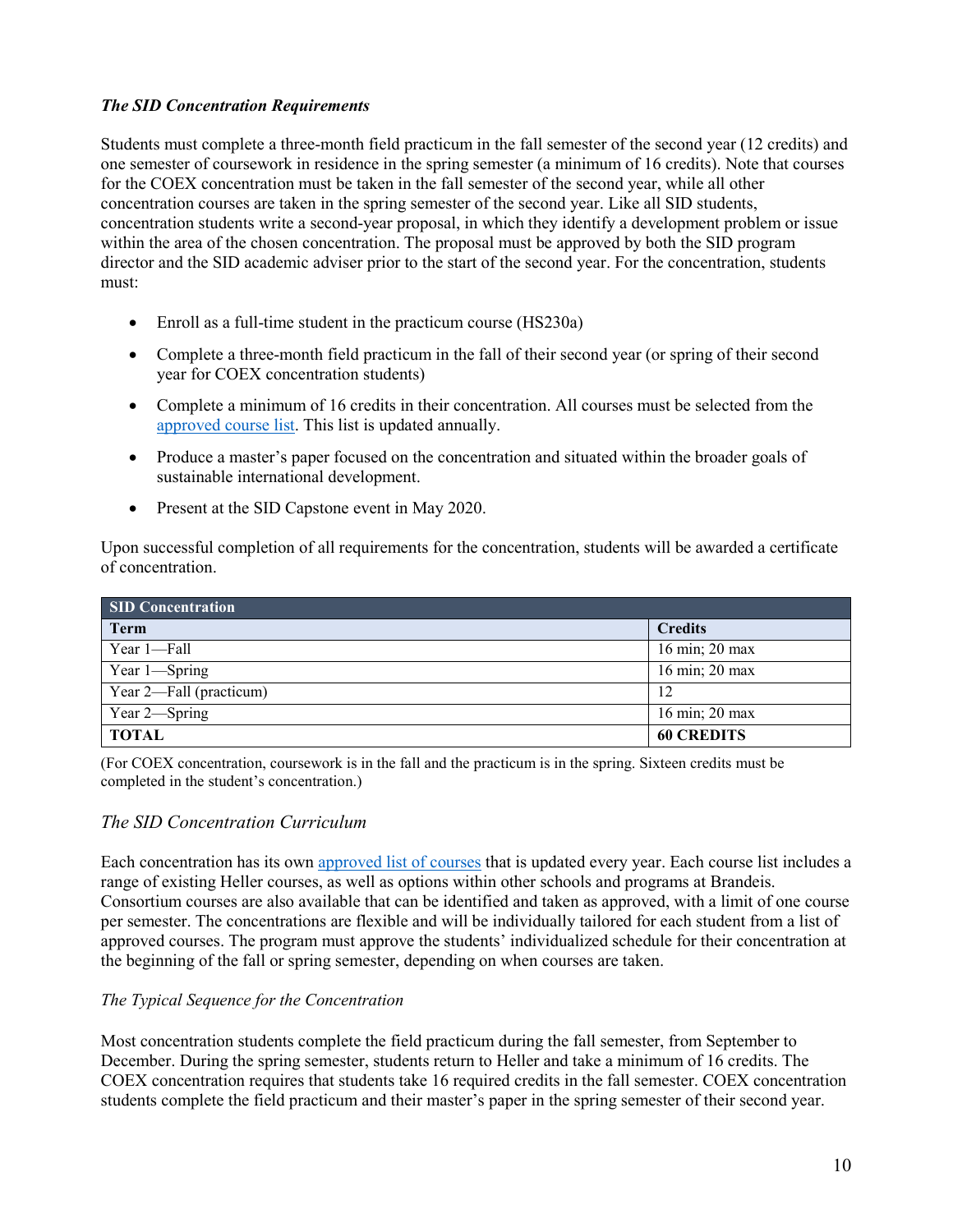# *The Concentration, Practicum, Development Problem, and Master's Paper*

The three-month practicum experience is meant to inform the student's master's paper and to align closely with the SID curriculum frameworks. The practicum allows students to examine a significant problem or issue within the broader field of sustainable development through experiential learning. Students will use their practicum experience to develop a consultant's memorandum (i.e., master's paper) in which they identify the development problem or problems the organization tries to address and how its programs or projects could be improved (see page 15 for [guidelines for the consultant's memorandum\)](#page-16-0). Concentration students may also write a research paper, or two policy briefs or one longer brief (see pages 17-20 for the [guidelines for the research paper and policy briefs\)](#page-18-0).

# **Advanced Study with a Concentration**

Advanced study students can do a concentration by completing the three-month practicum in the summer after the first year in residence and 16 credits in their concentration by the end of their second year. In their second year, students must complete a minimum of 16 credits in either the fall or spring semester and a minimum of 12 credits in the other semester. Students must take the Master's Paper Writing Seminar (HS338a) in the fall semester of their second year.

| <b>Advanced Study with a Concentration</b> |                       |  |
|--------------------------------------------|-----------------------|--|
| <b>Term</b>                                | <b>Credits</b>        |  |
| Year 1-Fall                                | 16 min; 20 max        |  |
| Year 1-Spring                              | 16 min; 20 max        |  |
| Three-Month Summer Practicum               | 12                    |  |
| Year 2—Fall                                | 12 or 16 min; 20 max* |  |
| Year 2-Spring                              | 12 or 16 min; 20 max* |  |
| <b>TOTAL</b>                               | <b>72 CREDITS</b>     |  |

*\*Sixteen credits must be in student's concentration.* 

# **5. The SID Master's Paper**

Students completing a practicum typically write a consultant's memorandum on a topic that is relevant to their work/organization and that makes use of knowledge gained in the course of their work at the host organization. They also have the option to write a research paper, or two policy briefs or one longer brief.

Second-year concentration students typically write a consultant's memorandum on a topic that is relevant to their work/organization and that makes use of knowledge gained in the course of their work at the host organization. They also have the option to write a research paper, or two policy briefs or one longer brief.

Students undertaking advanced study typically write a desk study research paper that takes advantage of the library and resources at the University. They also have the option of writing either two policy briefs or one longer brief.

Students undertaking advanced study with a concentration typically write a consultant's memorandum on a topic that is relevant to their work/organization and that makes use of knowledge gained in the course of their work at the host organization. They also have the option to write a research paper, or two policy briefs or one longer brief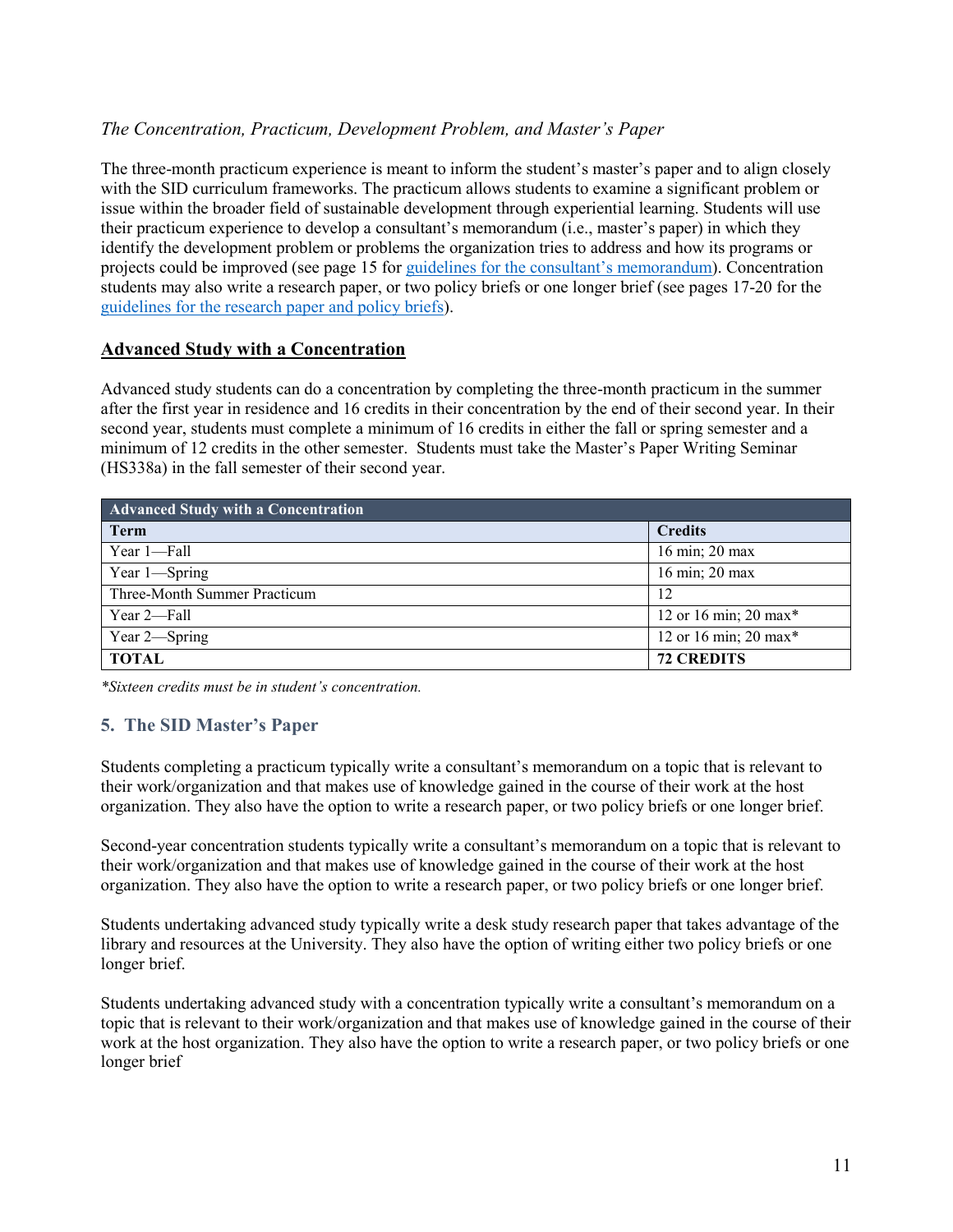# *Choosing the Paper Topic*

Students continue to develop their paper topics after submitting their proposals in August 2019 for SID program approval. The paper topic itself is an outgrowth of the proposal, which simply states the general problem or issue that students will work on in their second year. Students will work closely with their faculty advisers to narrow the topic of their master's paper.

# *Feedback from the Student's Faculty Adviser*

The various elements of the second-year paper are submitted in stages throughout the year, with students receiving successive feedback from their faculty advisers. Students in practicums generally stay in touch with their faculty advisers via email, but occasionally either the student or the adviser will suggest a phone or Skype meeting as a more efficient means of communication. Students must submit a brief report to their faculty adviser at least once a month while in the field.

# *Professional Standards*

Faculty advisers will work with students on developing content but not on writing style, editing, or grammar. The final paper must meet professional writing standards and follow APA guidelines. If students need help in writing, editing, proofreading, or ESL support, they must seek out assistance on their own through individual consultants, the [Brandeis Writing Center,](http://www.brandeis.edu/writingprogram/writingcenter/) or [Brandeis English Language Program.](http://www.brandeis.edu/elp/) Students are welcome to use writing support including an editor—they should recognize anyone who helps them in the acknowledgment section of their master's paper.

In the end, quality work on the master's paper increases students' capacity, establishes their expertise, advances their career, and allows them to serve the values of sustainable development with a solid contribution to the field of their concentration.

# *The Significance of the Literature Review*

A literature review examines and synthesizes the principal writings on issues relevant to the main topic of the master's paper. The purpose is to make sure that students and their readers arrive at the discussion section of the paper with a solid understanding of the central ideas, debates, and schools of thought about the paper's topic. The literature review is a narrative that shows the different conceptual approaches taken by scholars, researchers, and practitioners about a topic or subtopics. Students may consult with their faculty adviser to determine the principal subtopics that are most appropriate for a literature review of their development problem or issue.

The literature review for the master's paper must be considerably longer and deeper than the one done for the second-year proposal. However, it is acceptable to incorporate some or all of the literature review from the proposal into the paper itself.

# *The Number of Resources for the Literature Review*

A general rule is for students to keep reading until they find that they are familiar with the basic concepts, vocabulary, and major arguments that frame the topic. SID's general guidelines for reviewing scholarly and organizational publications for the **practicum memorandum and policy briefs are 6–8 sources**. SID's general guidelines for the **research paper's literature review are 12 sources**, including at least six peerreviewed articles or books from reputable publishers. It is likely, and recommended, that students will read much more extensively.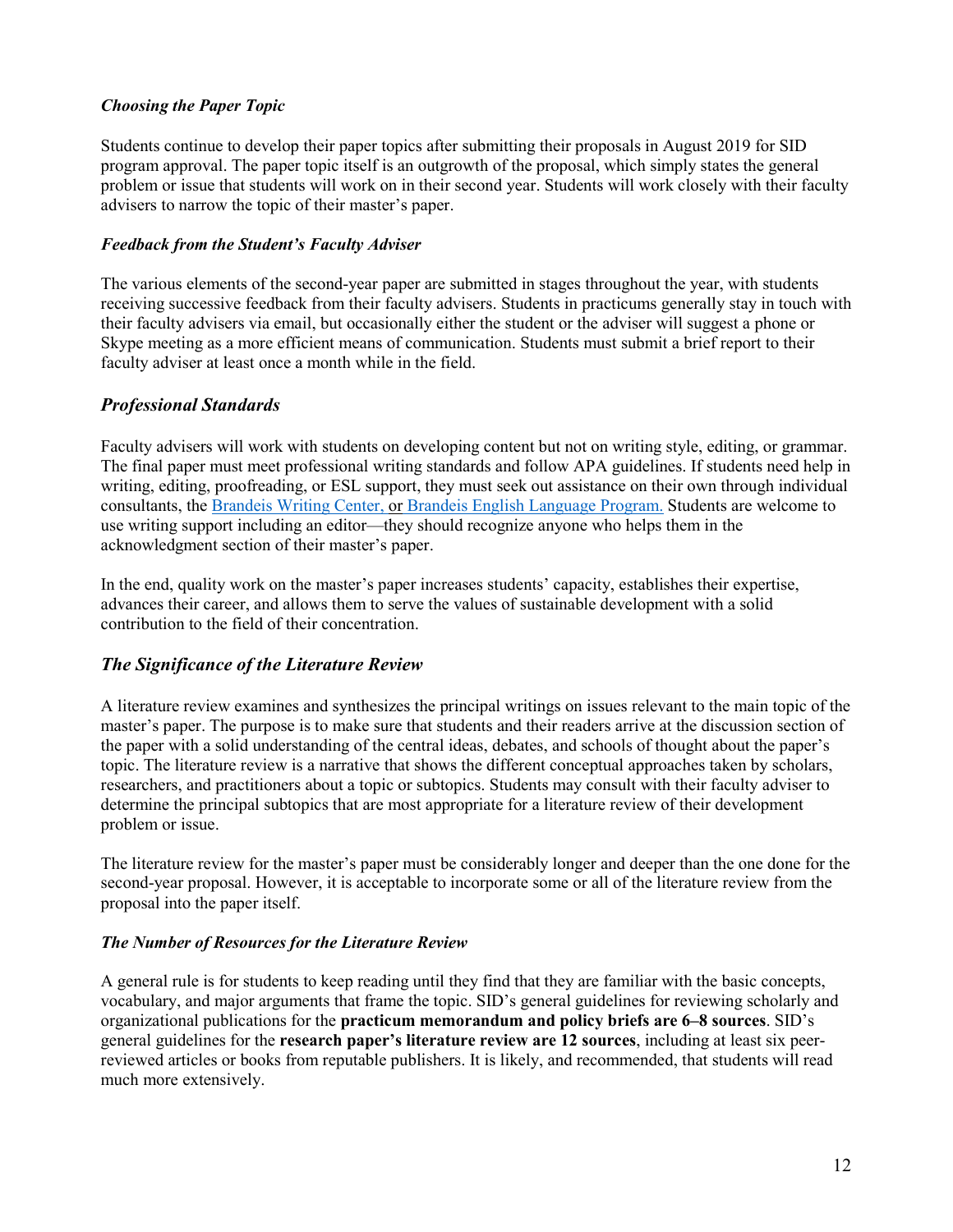# *The Approval Process for the Master's Papers*

To ensure timely approval by advisers, students send them "**submission-quality" drafts that have been properly edited and exhibit their best work**. Students should aim for the highest level of professionalism in submitting any written work. Faculty advisers will read and provide students with comments. Students must submit a complete quality draft to their faculty advisors by **April 6, 2020,** and make all revisions and receive advisor approval by **April 20, 2020**.

After the faculty adviser approves the paper, the student must submit the paper via LATTE to the SID program for a final program-level review. This step requires additional time, and for this reason, students must submit their adviser-approved paper to the program by the stipulated deadline or risk that it will not be approved at the program level for May graduation. In such cases, students must wait until August to graduate, assuming that their papers have been submitted by that time.

Note: Although students who are doing a practicum have a field supervisor at their host organization, it is not the role of the field supervisor to be involved in any way with the student's paper (some field supervisors are interested and may enjoy being consulted; however, it is not their responsibility to provide feedback on students' master's papers). The practicum is a full-time professional work commitment and the master's paper must be written on the student's own time. Students can choose whether or not to share their master's paper with their host organizations. The field supervisor has no authority to approve or reject second-year papers.

| <b>General Timeframe for the SID Master's Paper</b> |                                                                                                                                                                                                                                                                                                                                    |  |  |  |  |
|-----------------------------------------------------|------------------------------------------------------------------------------------------------------------------------------------------------------------------------------------------------------------------------------------------------------------------------------------------------------------------------------------|--|--|--|--|
| August 1, 2019                                      | Students submit second-year proposal for SID program review and approval.                                                                                                                                                                                                                                                          |  |  |  |  |
| August 28, 2019                                     | Faculty adviser assigned to work with students on their master's paper during the<br>second year. (Please note that the working relationship with the adviser does not begin<br>until the fall semester when students begin their practicum or coursework. Most<br>advisers are not available during the summer for consultation.) |  |  |  |  |
| Fall 2019                                           | Students develop timeline with faculty adviser to schedule check-ins to review paper<br>topics and to schedule interim deadlines for submitting drafts and receiving feedback.                                                                                                                                                     |  |  |  |  |
| November 19, 2019                                   | Overview and Q&A on the master's paper with Professor Dassin                                                                                                                                                                                                                                                                       |  |  |  |  |
| April 6, 2020                                       | Complete quality final draft of the master's paper due to faculty adviser                                                                                                                                                                                                                                                          |  |  |  |  |
| April 20, 2020                                      | Deadline for faculty adviser approval of the master's paper; papers must be submitted<br>for SID program review and approval                                                                                                                                                                                                       |  |  |  |  |

# *Late Submissions of the Master's Paper*

Faculty advisers generally require substantial time to read and comment on submitted drafts. Students who miss interim deadlines for drafts of sections may not get feedback in time to submit an acceptable final paper by the SID program deadline. Students should work closely with their adviser, respect their time, and be sure to meet all stipulated deadlines.

# *The Master's Paper after Graduation*

[Completed MA/SID master's papers](https://www.brandeis.edu/heller/heller/students/academics/sid/masters-papers/index.html) are generally made available to the Heller community through the Heller website. Note that access is granted only by permission of the author. Occasionally, students prefer not to grant public access to their papers (e.g., in cases when the paper contains information that is private to their host organization or could put the student or anyone else at risk).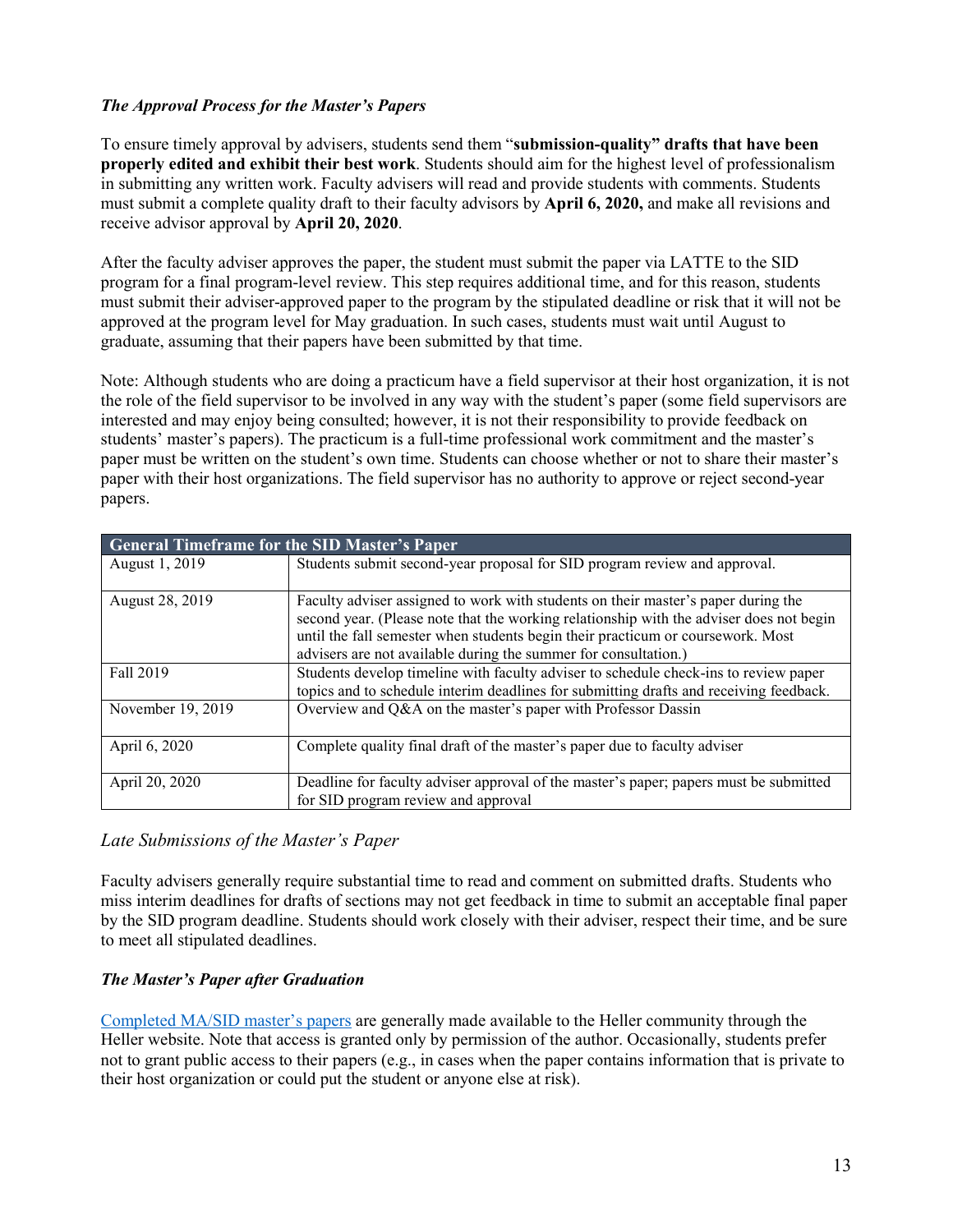# **6. Guidelines for the SID Paper**

The second-year MA/SID master's paper should analyze a significant development problem in one of the three formats listed below (depending on program track).

**Option 1: Consultant's Memorandum.** This option is only for practicum, concentration, advanced study with a concentration, and MASID/MSGHPM students who complete a practicum as a requirement of their program. These students also have the option of writing a policy brief or research paper.

**Option 2: Policy Brief.** With the exception of MASID/WGS,<sup>\*</sup> all students have the option of a writing a policy brief.

**Option 3: Research-based Paper.** All students have the option of writing a research-based paper, using their relevant professional experience and by reviewing secondary sources. The aim is to study a particular development problem in depth by analyzing its historical, political, and cultural context; how it is treated in social science and development literature; and how the problem can be addressed through various policy instruments and programmatic strategies (e.g., subjugation of Dalit women in India; political manipulation of food supplies in Ethiopia).

\*Students pursuing the joint MASID/WGS degree write a research paper and are assigned two readers – one from SID and one from WGS.

#### **Summary of Master's Paper Options**

Students must choose to write their master's papers from one of the options listed under their program track.

| <b>SID Master's Paper Options</b> |                            |                                 |                                                       |                                |                                                                  |                                                             |                                                       |  |
|-----------------------------------|----------------------------|---------------------------------|-------------------------------------------------------|--------------------------------|------------------------------------------------------------------|-------------------------------------------------------------|-------------------------------------------------------|--|
| Practicum                         | Concentration              | <b>Advanced</b><br><b>Study</b> | <b>Advanced</b><br><b>Study with</b><br>Concentration | <b>MA/MS</b>                   | <b>SID/WGS</b>                                                   | <b>SID/MBA</b>                                              | <b>SIDCO</b>                                          |  |
| Consultant's<br>Memorandum        | Consultant's<br>Memorandum |                                 | Consultant's<br>Memorandum                            | Consultant's<br>Memorandum     |                                                                  | <b>MBA</b><br><b>TCP</b><br>$(no$ SID<br>paper<br>required) | <b>COEX</b><br>Paper<br>(no SID<br>paper<br>required) |  |
| Policy Brief                      | Policy Brief               | Policy<br><b>Brief</b>          | Policy Brief                                          | Policy Brief                   |                                                                  |                                                             |                                                       |  |
| Research<br>Paper                 | Research<br>Paper          | Research<br>Paper               | Research<br>Paper                                     | Research<br>Paper              | Research<br>Paper<br>(SID &<br><b>WGS</b><br>faculty<br>readers) |                                                             |                                                       |  |
|                                   |                            |                                 |                                                       | MS Paper<br>(managed by<br>MS) |                                                                  |                                                             |                                                       |  |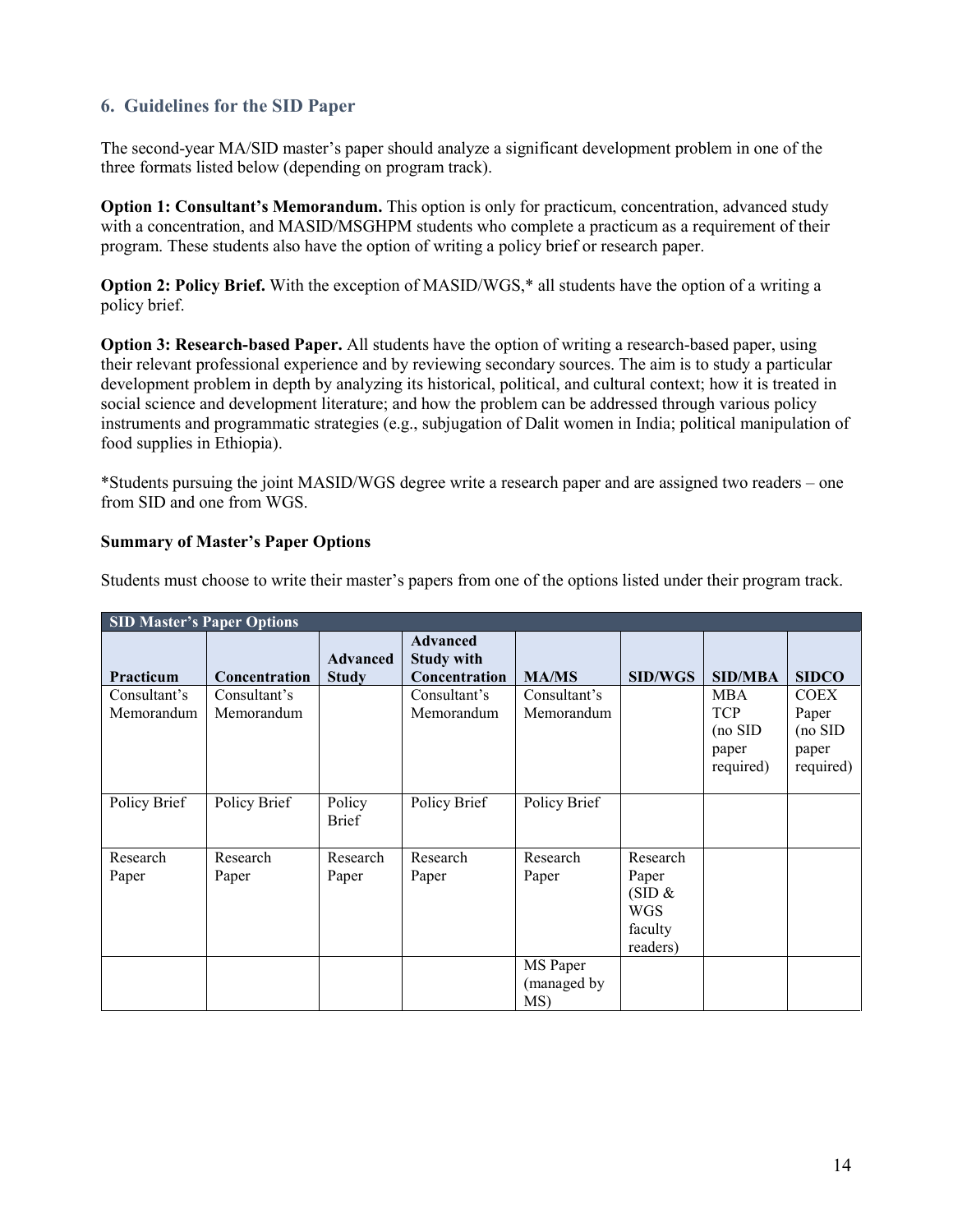# <span id="page-16-0"></span>**Option 1—Consultant's Memorandum – Quality Draft Due April 6, 2020**

**Program Track**: Practicum, Concentration, Advanced Study with Concentration, or MASID/MSGHPM

**Purpose:** To have students analyze the challenges posed to them by the development organization and, based on the analysis, propose specific recommendations and steps to implement the recommendations.

**Overview of guidelines:** Students who choose this option will have been posed a problem by the development organization in which they carry out their practicum. Sometimes the organization will not have a clear idea of the problem they want solved, so the first task of the student will be to help the organization define with clarity the challenge they need solved.

Some recent examples include:

- What was the impact of a program to enhance the capacity of youth to find employment?
- How can an organization improve its monitoring and evaluation capacity?
- How can organization improve its use of data for decision making?

**Recommended length of the consultant's memorandum:** No more than 10 pages, or 4,000–5,000 words, *excluding* cover page, front matter and references.

#### **Structure of consultant's memorandum:**

- **Front Material**
	- $\circ$  Title Page (please use cover sheet template, see [Appendix E\)](#page-29-0)
	- o Table of contents
	- o Tables and figures (same page as TOC)
- **Executive summary** (250-500 words)

The executive summary summarizes the main challenges faced by the organization and the student's recommendations and steps to implement the organization.

• **Introduction** (250-500 words)

This section introduces the goals and purpose of the memorandum:

• **Problem, recommendation, and implementation (**3,500-4,000 words)

This section is the main part of the memorandum and should contain three parts: 1) a section where you identify the challenge, 2) your recommendation, and 3) the steps the organization could follow to implement the recommendation. How you divide the three parts is your call. Here are two possible approaches (A and B):

A: Challenge 1 $\rightarrow$  recommendations to address challenge 1 $\rightarrow$  implementing recommendations to address challenge 1. In this version, challenge-recommendation-implementation are grouped together by challenge. Advantage: the reader can easily link the challenge, the recommendation, and the implementation of the recommendation to address the challenge. Disadvantage: the reader will find it harder to link different challenge, recommendations, and implementation steps. This piecemeal approach might make it harder to spot the sequence in which the organization might implement the recommendations.

B: All challenges  $\rightarrow$  all recommendation  $\rightarrow$  all implementation steps. In this version, all challenges are discussed together, then all recommendations are discussed together, and you end with an implementation strategy to carry out the recommendations. Advantage: makes it easier for the reader to see links between challenges, recommendation, and implementation steps. This version makes it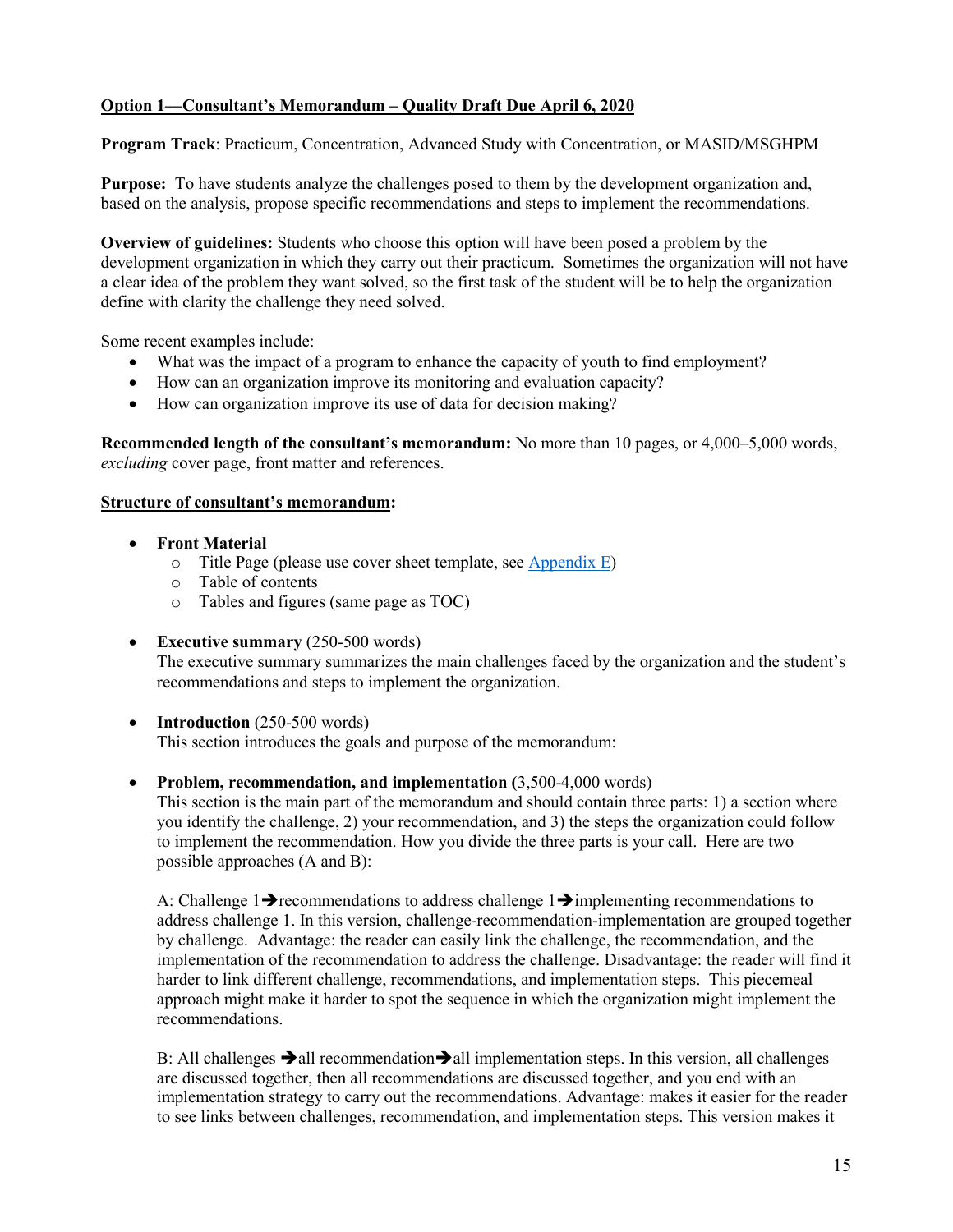easier to provide a rationale about how the organization might implement the recommendations. Disadvantage: The link between a challenge, recommendation, and implementation becomes harder to spot.

The litmus test of either version is whether you told the organization something new and what they can do to tackle the problem for which they asked your help.

# • **References**

Here list the sources used for the memorandum. Information from academic literature, reports, websites, etc., should be cited in the text and in the reference section of the memo. **Only sources cited in the memo should go in this section.** Citations should be in the [APA](mailto:https://owl.english.purdue.edu/owl/resource/560/02/) format: Use [Zotero](mailto:http://guides.library.brandeis.edu/zotero) or [EndNote](mailto:http://guides.library.brandeis.edu/srch.php%3Fq=endnote%26guide_id=301790) to keep track of and format citations.

• **Appendices** (if applicable)

This section includes additional information, as needed.

- o Terms of reference
- o Tools (e.g., questionnaires, surveys)
- o Glossary of terms and acronyms
- o Graphs, charts, tables, maps

# **Considerations for a Successful Consultant's Memorandum**

A successful consultant's memorandum should include or consider the following:

- A sharp sense of problem to be solved
- Analysis of the causes of the problem which the organization can address
- A specific recommendation for each bottleneck identified, and steps that the organization could take to carry out the recommendation, such as:
	- o *Challenge #1*: the organization does not have software to track the performance of programs *Recommendation #1*: the organization should buy software xxxx as it will allow it to track the performance of many organizations. If the organization decided to buy software xxxx, they should assign two employees to learn xxx by attending the monthly workshops offered by the makers of xxxx.
- Avoid generic recommendations without bite (e.g., "the organization should avoid a top-down perspective and encourage a grassroots approach").
- Avoid recommendation fatigue: providing so many recommendations that you confuse the reader about what to do. Three is a safe number for challenges, one-two recommendations for each challenge, and a couple of concrete steps to carry out the recommendations
- A well-defined audience, such as a person or a team in the organization that could implement the recommendations proposed
- A concise, one-page summary at the beginning that tells busy administrators what they should do  $$ the details can go in the body of the memorandum
- Avoid providing too much background since the audience already knows the background
- Although the report is written with specific people in the organization as your main audience, the report is submitted to SID and, unless you agree to it, does not need to be shared with the organization.
- Write a short report: busy people don't have time to read too much, so be concise. If the main body of the memorandum is over 10 pages long, you are doing something wrong.

In sum, a consultant's memorandum should be smart, concise, and useful to the organization.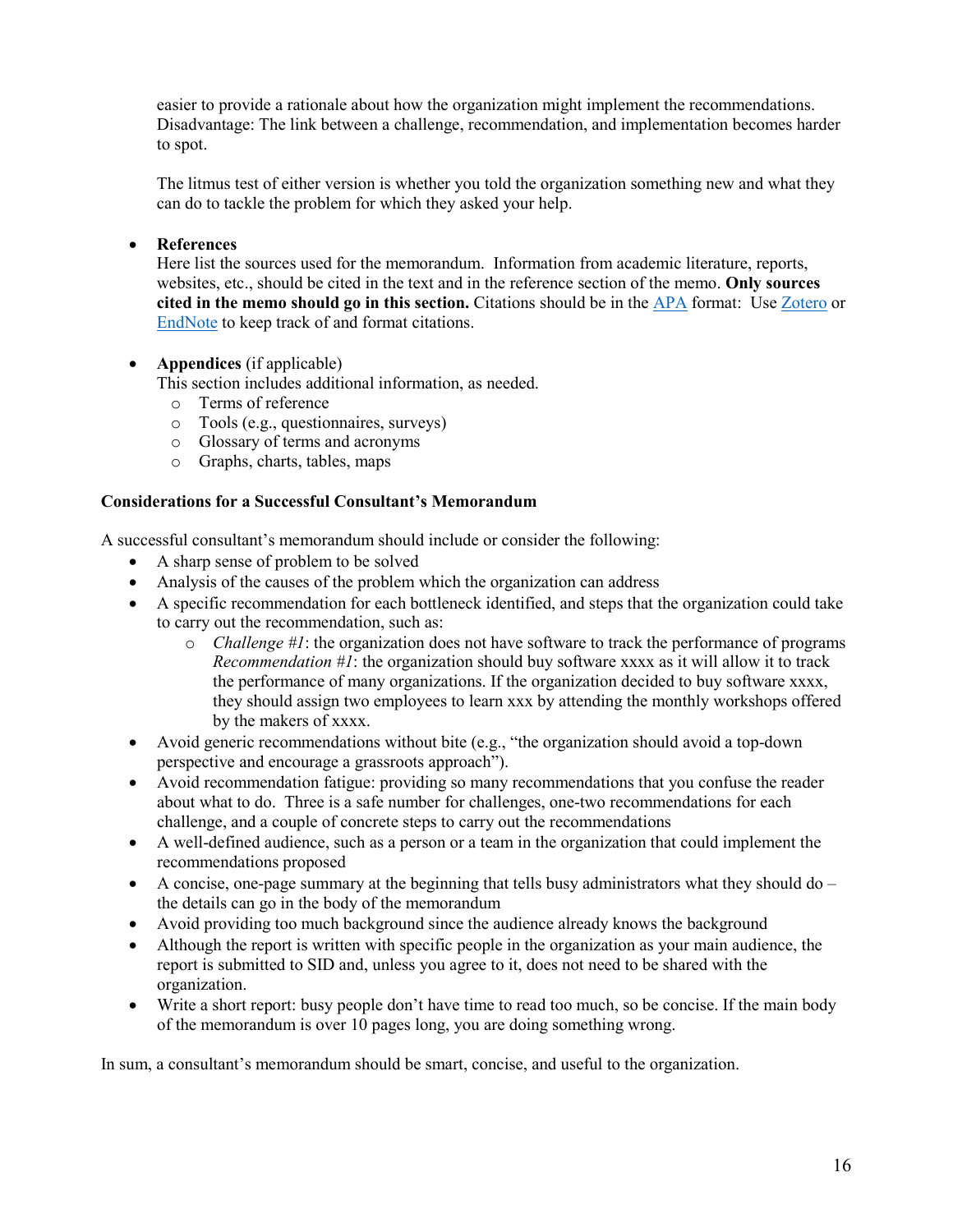<span id="page-18-0"></span>**Option 2—Policy Briefs** (Two briefs required: first quality draft due December 2, 2019, and second quality draft due April 6, 2020; briefs may also be combined into one longer policy analysis paper, due on April 6, 2020.)

**Program Track:** Practicum, Advanced Study, Concentration, Advanced Study with a Concentration, or MASID/MSGHPM

**Purpose:** To have students analyze a development problem that can be addressed at the policy level and, based on their research, devise specific policy recommendations to address the problem and evaluate the implications of their policy recommendations.

**Overview of guidelines:** A policy brief explains an issue, its context, stakeholders, scope and impact; it explores any known causes, links or relationships involved in the issue; and it identifies the implications of these findings for the intended audience. Its purpose is to convince the target audience of the urgency of the problem and the need to adopt the recommended action or policy. The intended audience of the brief can vary, but typically it's targeted at individuals who have a stake in the issue (e.g., decision-makers, government officials, NGO leaders).

Students who choose this option will write either two policy briefs (4-5 pages each), with the first brief due in December 2019 and the second brief due in April 2020, or one longer brief (8-10 pages) due in April 2020. Each policy brief should focus on a particular problem or issue and convey enough information for its significance to be understood and the need for a different course of action to be recognized.

**Recommended length:**  $4-5$  pages (2,000-2,500 words) for each policy brief (total of 2 briefs) or 8-10 pages (4,000-5,000 words) for one brief.

#### **Structure of the policy brief**

- **Title Page** (please use template, see [Appendix E\)](#page-29-0) The title begins the process of communicating the message contained in your policy brief. An effective title should clearly convey the problem addressed in the paper and the policy or course of action recommended.
- **Executive Summary** (125-250 words) The executive summary is typically not more than a paragraph and conveys the significance of the problem addressed, a statement on why the current policy option needs to be changed, and the recommendations for action.
- **Scope of the Problem** (400-500 words)

This section provides context for understanding the extent of the problem or issue that is addressed in the policy brief. It demonstrates the significance and urgency of the issue and why action is required. This section may include:

- Stakeholders and actors involved
- Scale of the problem (e.g., numbers of people, costs)
- Root causes of the problem
- Why the issue is important
- **Evidence that demonstrates the magnitude of the problem**
- **Policy Alternatives** (600-750 words)

This section discusses the current policy approach and outlines, evaluates, and compares the possible policy alternatives. The discussion should be objective. This section may include:

• Findings related to the issue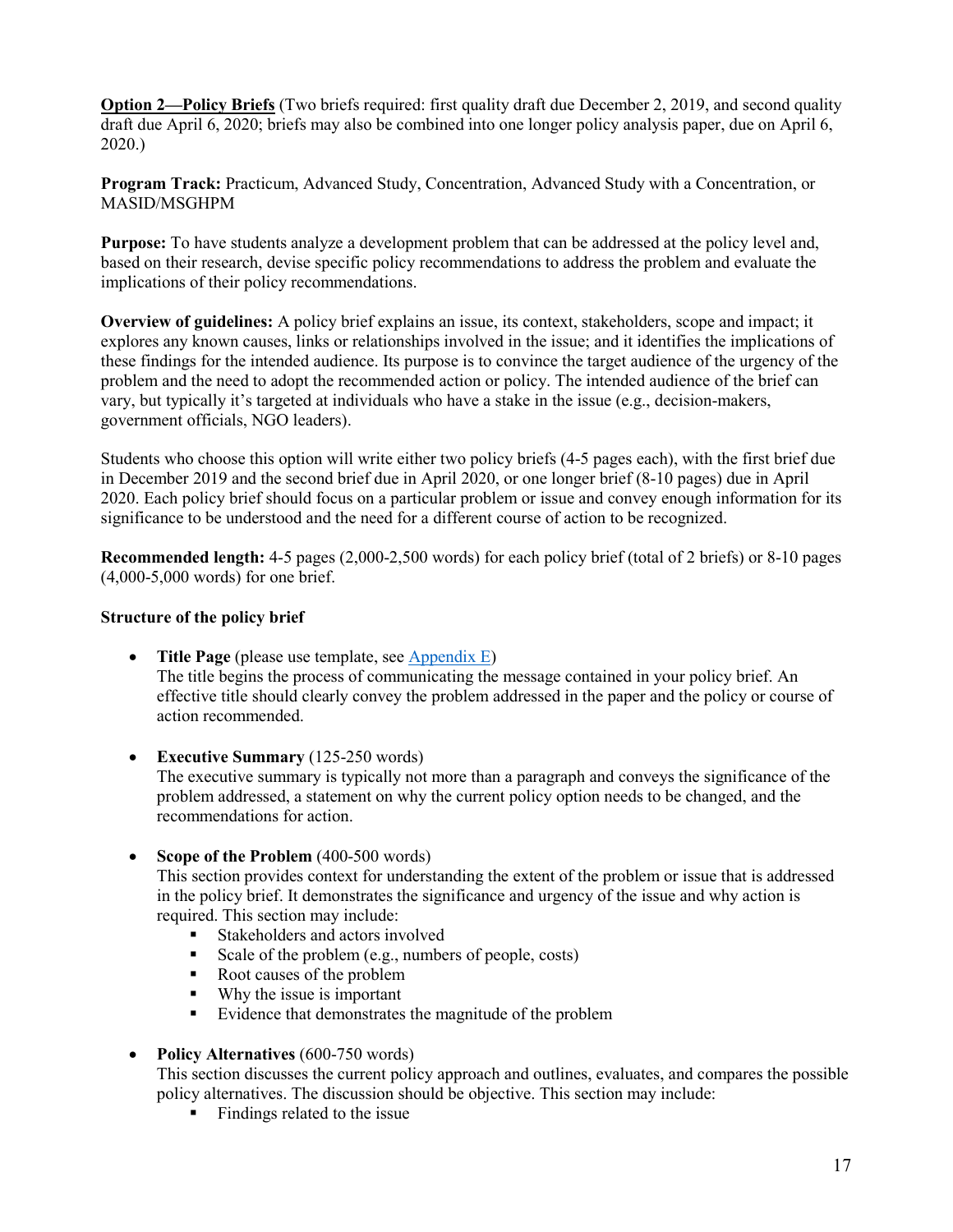- Why and how current approaches are succeeding or failing
- Impact of these policies on the stakeholders and development outcomes
- **Policy Recommendations** (875-1,000 words)

This section identifies one to three specific policy recommendations that will most effectively address the problem or issue. You should provide a concise synthesis of major findings, and discuss the feasibility of your recommendations and their anticipated outcomes. Each recommendation should include practical steps or measures for implementation.

# • **Appendices** (if applicable)

This section includes additional information, as needed.

# • **Works Consulted**

These sources should be the ones that you used to inform your policy recommendations and referenced in the paper. They should be in the [APA](mailto:https://owl.english.purdue.edu/owl/resource/560/02/) format.

# **Considerations for a Successful Policy Brief**

Some recommendations for writing a policy brief include:

- Write succinctly, clearly, and free of jargon
- Choose a development problem or issue that is topical and urgent
- Identify the relevant stakeholders and analyze their interests to help you shape viable policy recommendations
- Offer clear, strong and coordinated recommendations and ensure they are actionable
- Remain objective and base your recommendations on evidence from credible sources
- You may use photographs, tables, figures and maps to emphasize the key messages of your policy brief

Some key questions to ask:

- What purpose does the policy brief serve?
- Who is your audience and what do they know about the issue?
- What problem is the policy addressing? Why is it important?
- Who is impacted?
- What alternative policies exist? What are the benefits and shortcomings of these policies?
- What evidence supports your policy recommendations?
- What limitations or barriers exist (e.g., implementation costs, resources, timing, political context)?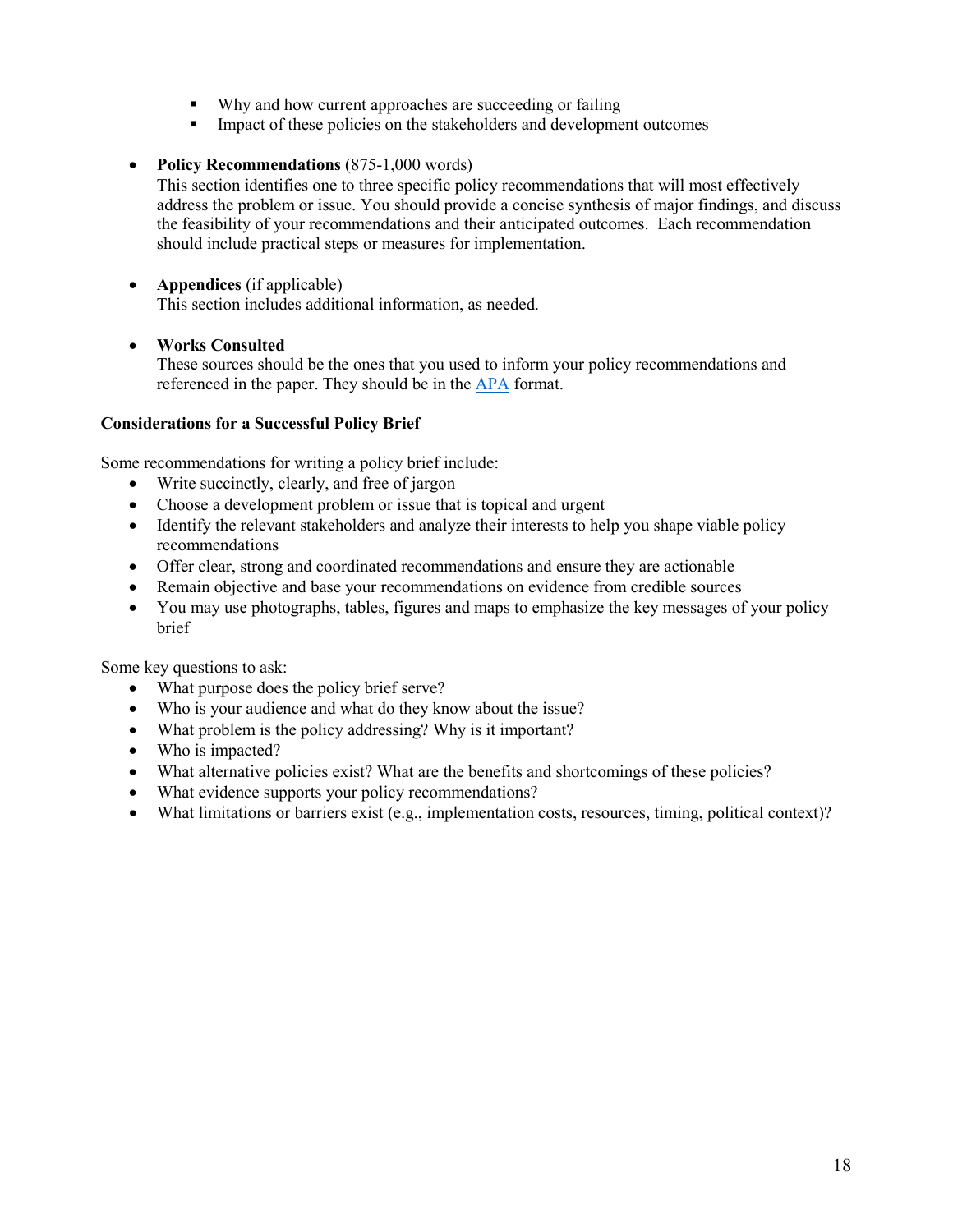# <span id="page-20-0"></span>**Option 3—Guidelines for the Research Paper—Quality Draft Due April 6, 2020**

**Program Track:** Practicum, Advanced Study, Concentration, Advanced Study with a Concentration, MASID/MSGHPM, or MASID/WGS

**Purpose:** To have students examine a particular development problem in depth by analyzing its historical, political and/or cultural context, how it is treated in social science and development literature, and how the problem can be addressed through various policy instruments and programmatic strategies.

**Recommended length:** 15-20 pages or 7,500–10,000 words, excluding cover sheet, table of contents, abstract, acknowledgments, acronyms and abbreviations, and references

The following sections should be included in the paper in this order:

- **Cover Sheet with Title** (please use template, see [Appendix E\)](#page-29-0)
- **Table of Contents** with page numbers
	- o Tables and figures listed on same page as TOC
- **Abstract** (target: 250 words)

Students should summarize the substance of the paper by introducing the development problem or issue, the type of paper they have selected, the methodology they employed, their discussion of the problem, and their main recommendations and conclusions.

# • **Acknowledgments**

Students must acknowledge anyone who helped with the editing of the paper. They also have the opportunity to express thanks, appreciation or gratitude for particular individuals who provided support in the development of their paper.

#### • **Acronyms and abbreviations**

Acronyms and abbreviations should be listed in alphabetical order (e.g., United Nations Development Programme [UNDP], World Health Organization [WHO])). Within the body of the paper, spell out each acronym or abbreviation the first time it is used, followed by the acronym or abbreviation in parenthesis.

• **Introduction** (target length: 500–750 words)

This section introduces the topic of the student's paper. The introduction states the development problem that the student will analyze, comments on the importance of the problem, and presents the main questions covered in the study. It provides the critical background information, such as historical and geographic contexts, and whatever other information is essential for the reader to understand the significance of the student's topic. The introduction also lays out the organizational structure of the paper, describing the sections that follow.

• **Sources and Methods** (target length: 500–750 words)

Students should summarize the type of sources they used to collect information for the study. Examples include secondary data of all types, including policy briefs, organizations' annual reports, scholarly articles and books, census reports and databases. Students should also explain the criteria they used to select the evidence (e.g., publications in the last 10 years that appeared in refereed journals). If applicable, students should discuss the quantitative variables they used, where they found the data, dates for the data used and how it was collected. They should also mention sources and information gained through their professional experience on the topic, course work and practicum experience.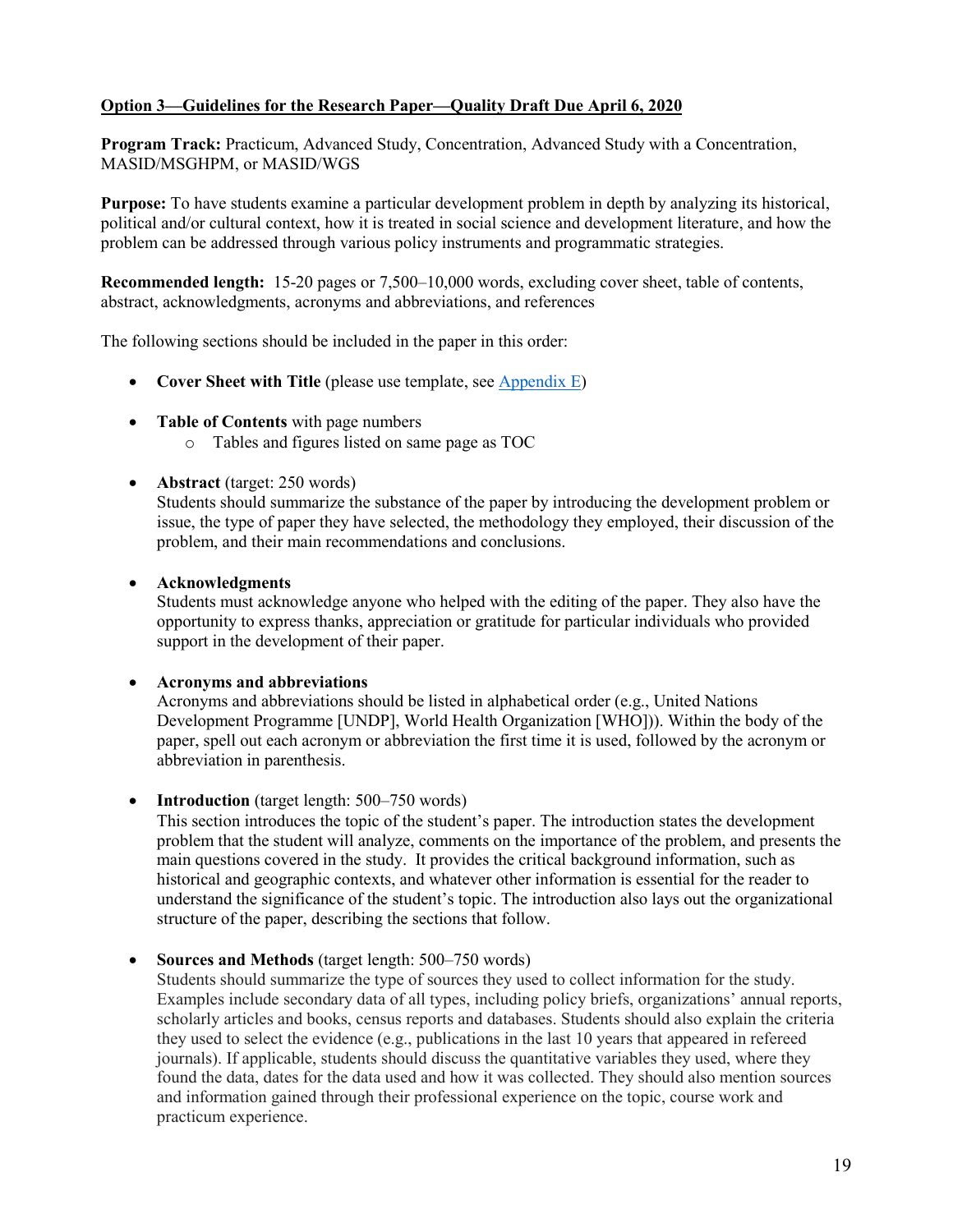Students should write about the types of methods they used to identify or generate relevant information for their study. They may rely on qualitative or quantitative methods, or a mixed methods approach. They should explain why the methods they have selected are the best approach to analyzing the development problem as they have framed it in their paper.

# • **Literature Review** (target length: 1,500–2,000 words)

The literature review generally covers a minimum of 12 sources, at least half of which are peerreviewed books or articles from academic scholarship. The literature review presents what scholars, researchers, practitioners and policy analysts say about the topic of their paper and how they debate both the framing of the problem and solutions to it. Cluster the opinions of the authors into schools of thought about the topic rather than summarizing the ideas or conclusions of each author. Here is a good primer on how to write literature reviews: [http://writingcenter.unc.edu/handouts/literature](http://writingcenter.unc.edu/handouts/literature-reviews/)[reviews/.](http://writingcenter.unc.edu/handouts/literature-reviews/)

# • **Discussion** (target length: 4,000–5,000 words)

This is the major section of the paper. Students provide their own analysis of the problem as it relates to conceptual frameworks discussed in the literature review. They can use their experiential learning but highlight their particular insights and contributions. They should discuss why their findings are important and any interesting results they found that were different from what they expected or what is known on this topic. Students should propose further lines of research based on their findings. For example, if they find there is no downward accountability to recipients of development aid in a certain country due to factors such as conflict or corruption, then they can draw out the implications of that finding for development study and practice.

# • **Findings and Recommendations** (target length: 500–750 words)

Based on their findings, students should present specific recommendations they have for addressing the problem studied. This could include additional research or specific practices, programs or projects or broader policy changes. They should discuss the necessary conditions for these recommendations to be implemented.

#### • **Conclusion** (target length: 500–750 words) Students should summarize the overall analysis, findings, and recommendations. They can reflect on the gaps they found in investigating their development problem and what would be required in the future to address it. After investigating their problem in depth, students should provide a final assessment of its significance for sustainable development in general.

- **References—**References should be in APA style. For an excellent guide to APA style, see <https://owl.english.purdue.edu/owl/resource/560/01/>
- **Appendices**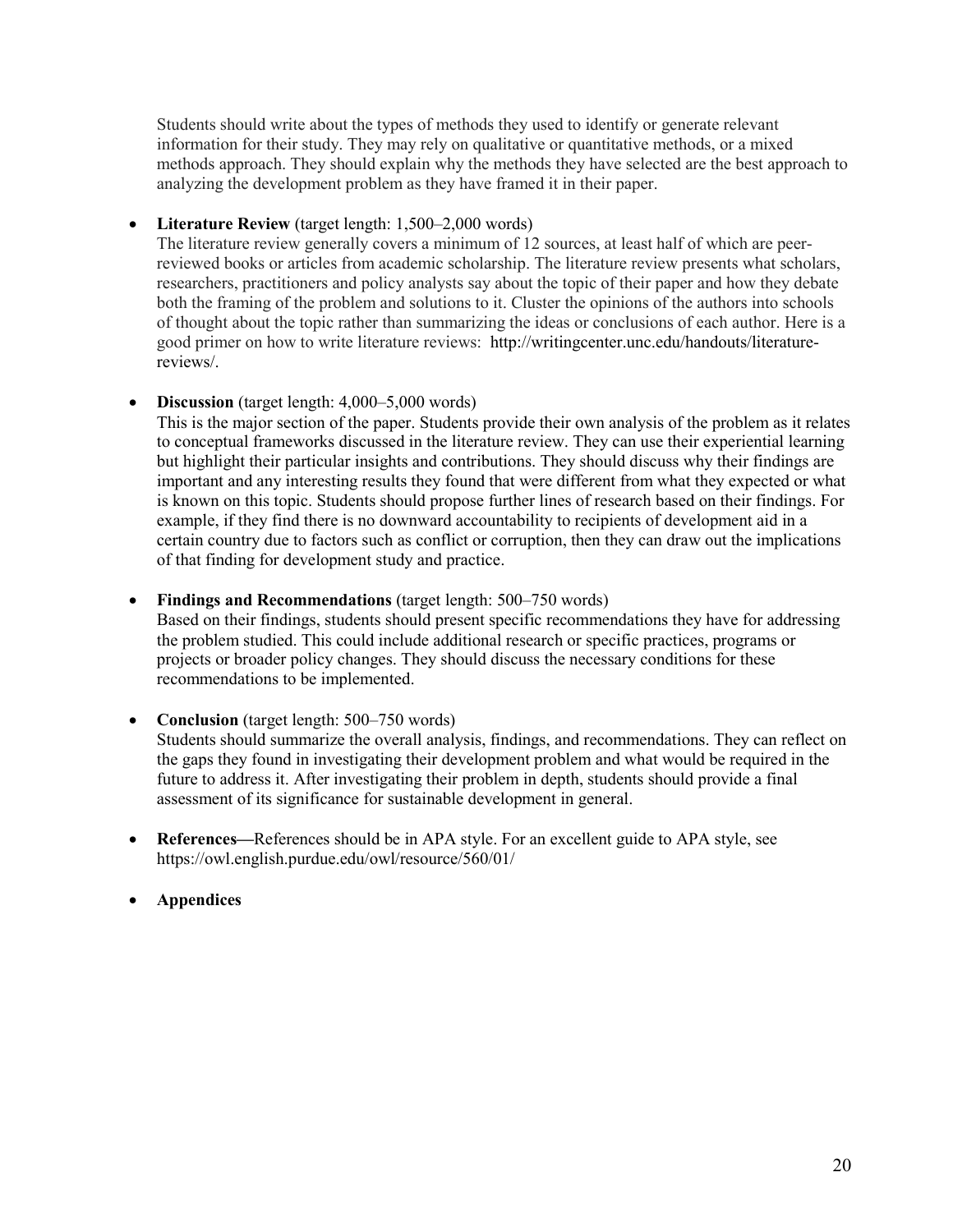# **6a. Formatting for the Master's Paper (for all options)**

- The recommended length for the **consultant's memorandum** is 4,000–5,000 words, excluding cover page, front matter, and references. The paper should be single-spaced.
- The recommended length for the **policy briefs** is 4-5 pages (2,000-2,500 words) for each policy brief (total of 2 briefs) or  $8-10$  pages  $(4,000-5,000$  words) for one brief.
- The recommended length for the **research paper** is 8,000–10,000 words, excluding cover page, table of contents, abstract, acknowledgements, acronyms, references and appendices. The paper should be single-spaced.
- Use 12-point font Times New Roman
- Use 1-inch margins on each side.
- References should be in the APA style. For an excellent resource on APA style, see this link: [https://owl.english.purdue.edu/owl/resource/560/01/https://owl.english.purdue.edu/owl/resource/560/](https://owl.english.purdue.edu/owl/resource/560/01/) [01/](https://owl.english.purdue.edu/owl/resource/560/01/)
- Students are encouraged to use visual presentations of data that could include tables, figures, charts, maps and graphs. Make sure that each table or figure has a number and title and is integrated into the text. Students can also present testimonies from the field, (which are not formal research interviews,) and add them as boxes within the general narrative. **Figures, charts, etc., are included in the total page count.**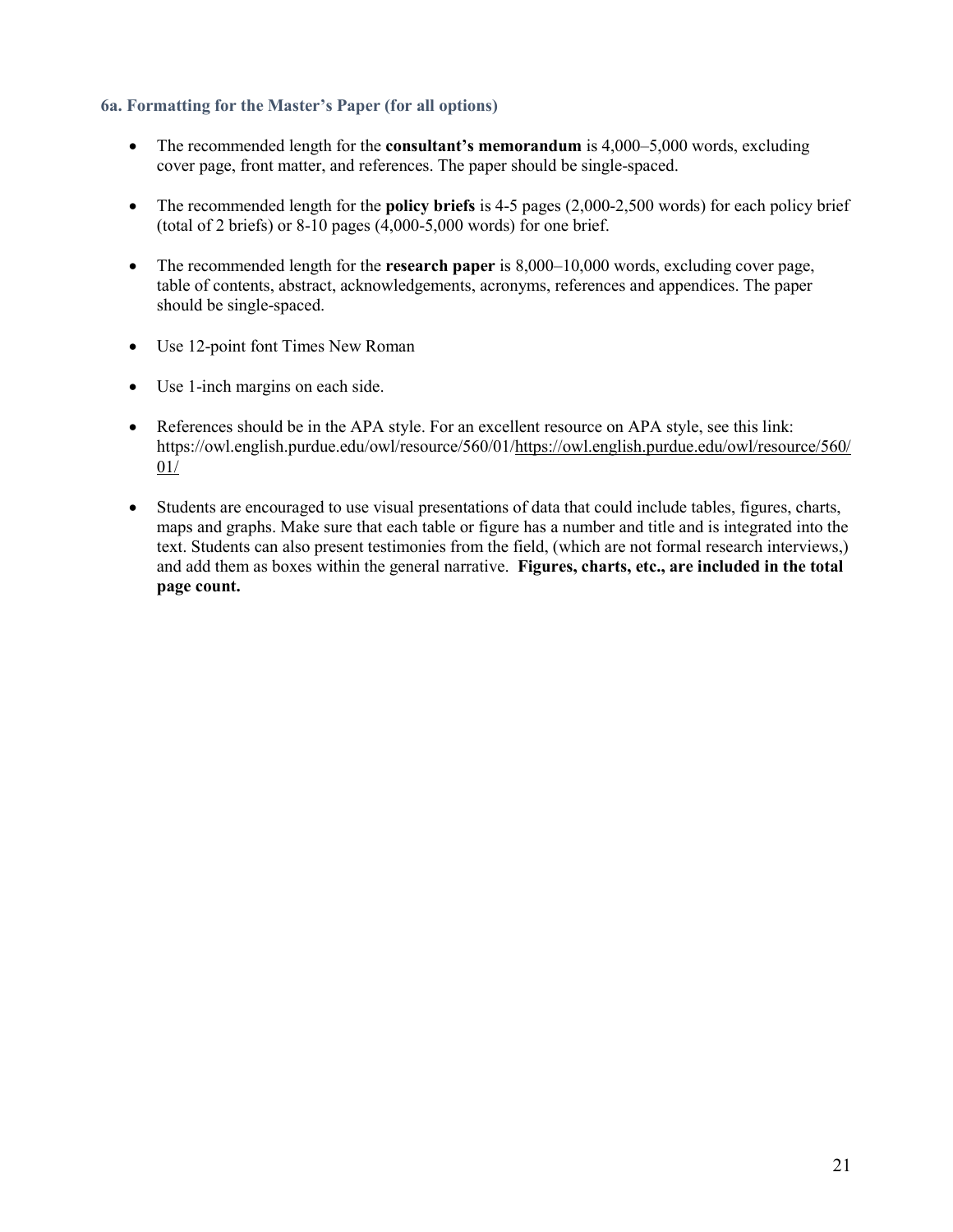# **7. Capstone and Graduation**

All students who write an SID master's paper or an MS paper are required to present at the SID Capstone event in May 2020. The Capstone represents the culmination of the student's academic and professional work in the MA SID Program. It provides an opportunity for students to share their research findings in either a panel discussion or poster session over a two-day event. The Heller community—students, faculty, and staff—as well as family and friends are invited to attend the Capstone event.

# *Poster or Panel Presentation?*

Students can choose to present their work in either a poster or panel session. They determine which option works better for their topic, as well as their preferred style of presentation.

This is an opportunity for students to showcase their work and demonstrate their expertise, as well as to share their interests, passions, and the journey they have taken over the past two years!

#### Option 1—Poster Session (Friday, May 8)

The poster sessions provide an informal and interactive forum for students to present and discuss their work.

- Students design their own posters, translating one or two key aspects of their master's papers into a visual representation.
- Over the course of the session, students will present their posters in approximately 10-minute intervals to small audiences rotating through the event. Students engage with their audience and respond to questions.

#### Option 2 — Panel Presentation (Saturday, May 9)

The panel presentations provide a formal forum for students to present and discuss their work.

- The SID program develops the schedule and assigns students to panels based on their topics (e.g., some previous panel themes included youth and development; religion, spirituality, and development; public health, policy, and development). Given the complexity of scheduling the panels and the expectation that all graduating SID students participate in the entire day's events, requests for specific time slots for panel presentations may not be accommodated.
- Each panel session comprises approximately four to five students and a faculty moderator.
- Students develop a PowerPoint (or Vimeo, Prezi, etc.) and spend approximately10-15 minutes discussing one or two key aspects of their work. After each presentation, the moderator and audience ask the panelist about their findings and experiences.

Strategies for an effective presentation can be found in [Appendix F.](#page-30-0)

#### **Commencement**

Upon successful completion of all requirements, students will receive their appropriate degree from Brandeis University. Heller and Brandeis commencement ceremonies will be held on May 17, 2020.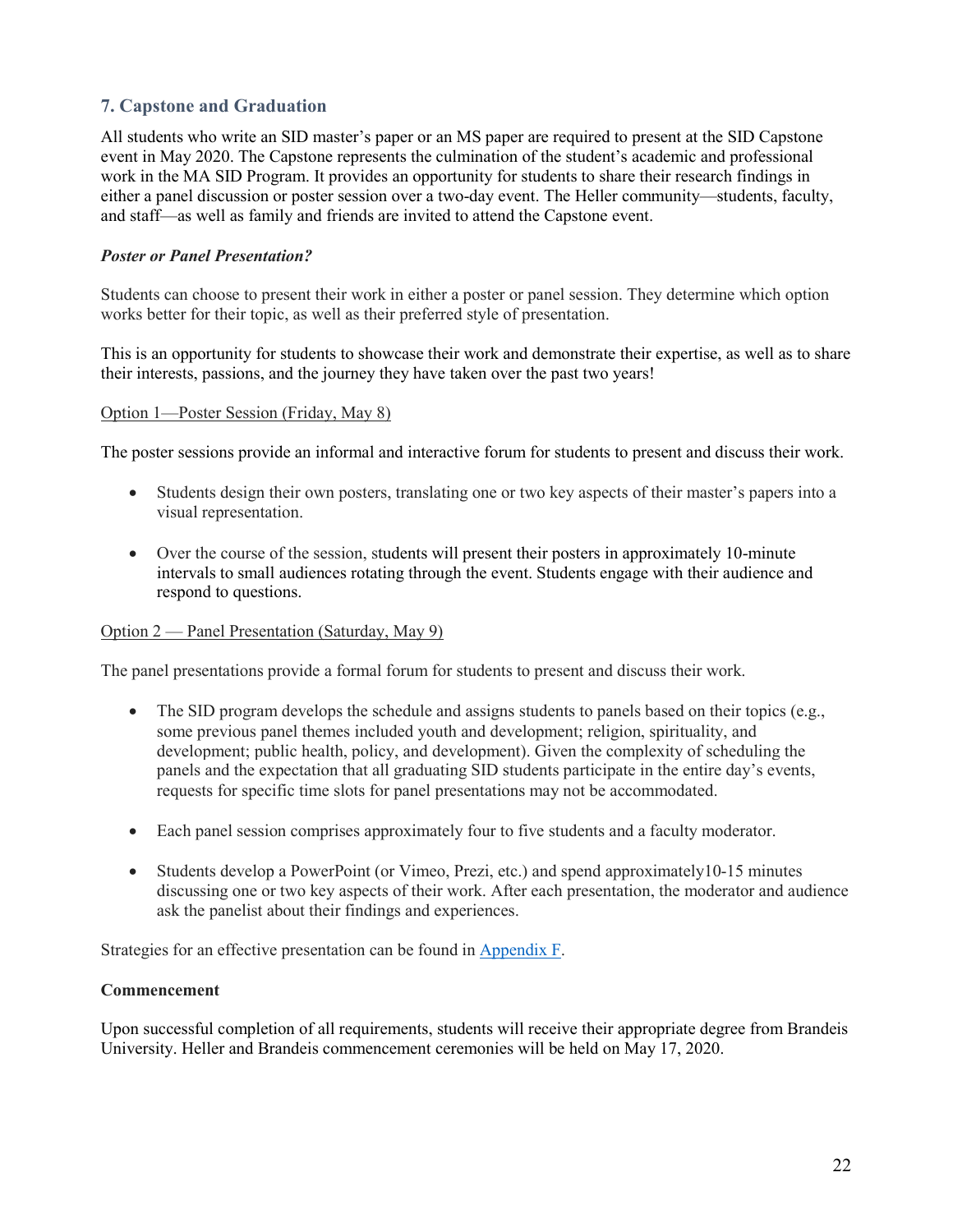# <span id="page-24-0"></span>**APPENDIX A: Practicum Learning Outcomes**

# **Practicum Learning Outcomes**

Students who do a practicum will develop a range of skills and varying levels of content knowledge and expertise, and they will have different overall experiences based on where their organization is located and the type of organization for whom they work. However, the value of the experiential learning and training opportunity extends to all students and includes the following learning objectives:

- The ability to translate into practice the concepts and principles learned in the classroom
- A broader and deeper understanding of the development problem or issue and the context in which it is situated
- Recognition of the challenges faced by the development organization and the capacity to develop recommendations for improvement
- Professional development through relationship building and applied knowledge, skills, and experience in the work place

# *Anticipated Outcomes: Practical Skills*

- Inquiry and analysis
- Critical and creative thinking
- Written communication
- Quantitative literacy
- Information literacy

.

• Teamwork and problem solving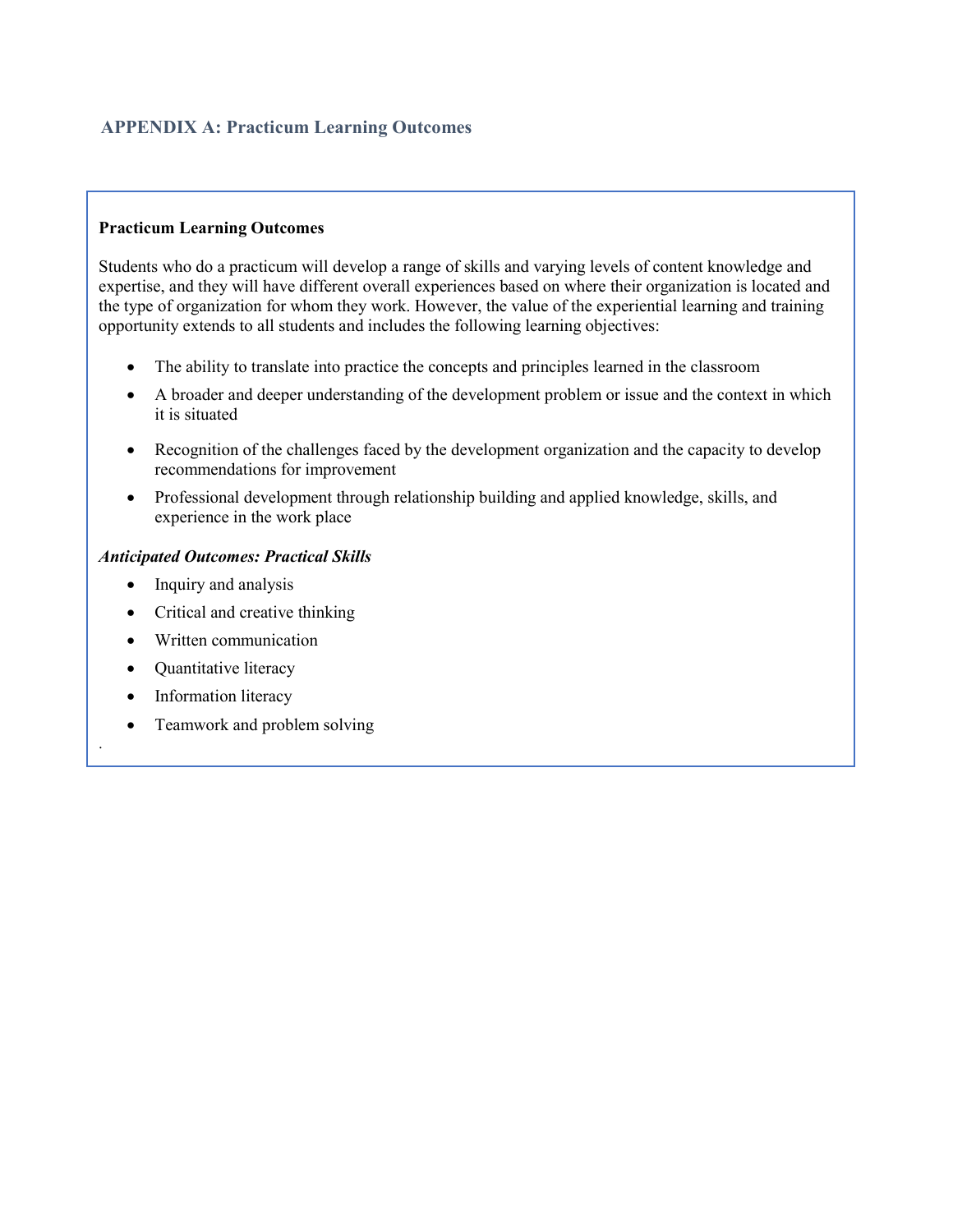# <span id="page-25-0"></span>**APPENDIX B: Practicum Terms of Reference Template**

On organization's letterhead

ADDRESS TO: Student's name The Heller School for Social Policy and Management Brandeis University Waltham, MA 02453

Date

Dear STUDENT'S NAME:

I am pleased to confirm our offer of the position of (NAME OF POSITION) with (NAME OF ORGANIZATION), located at (ADDRESS OF ORGANIZATION).

The practicum is (unpaid/paid – if paid, please provide the amount and/or type of compensation). You will be expected to work (#) of hours per week, beginning (DATE) and ending on (DATE). Our typical schedule is (e.g., Monday through Friday, from 8:30 a.m. to 5:00 p.m.). You will report to (NAME OF SUPERVISOR, TITLE). Their contact information is: (EMAIL ADDRESS  $&$  PHONE #). We will also be able to provide support through (e.g., mentors).

The purpose of this position is to [PROJECT DESCRIPTION].

Specific responsibilities of the position include the following: [Please list specific job duties and expectations]

IF APPLICABLE: You will conduct your work in (LANGUAGE[S]) and coordinate with (e.g., volunteers, staff, organization's board of directors, community stakeholders)

We are delighted that you have accepted this position, and we look forward to working with you.

Sincerely,

Supervisor's Signature

Title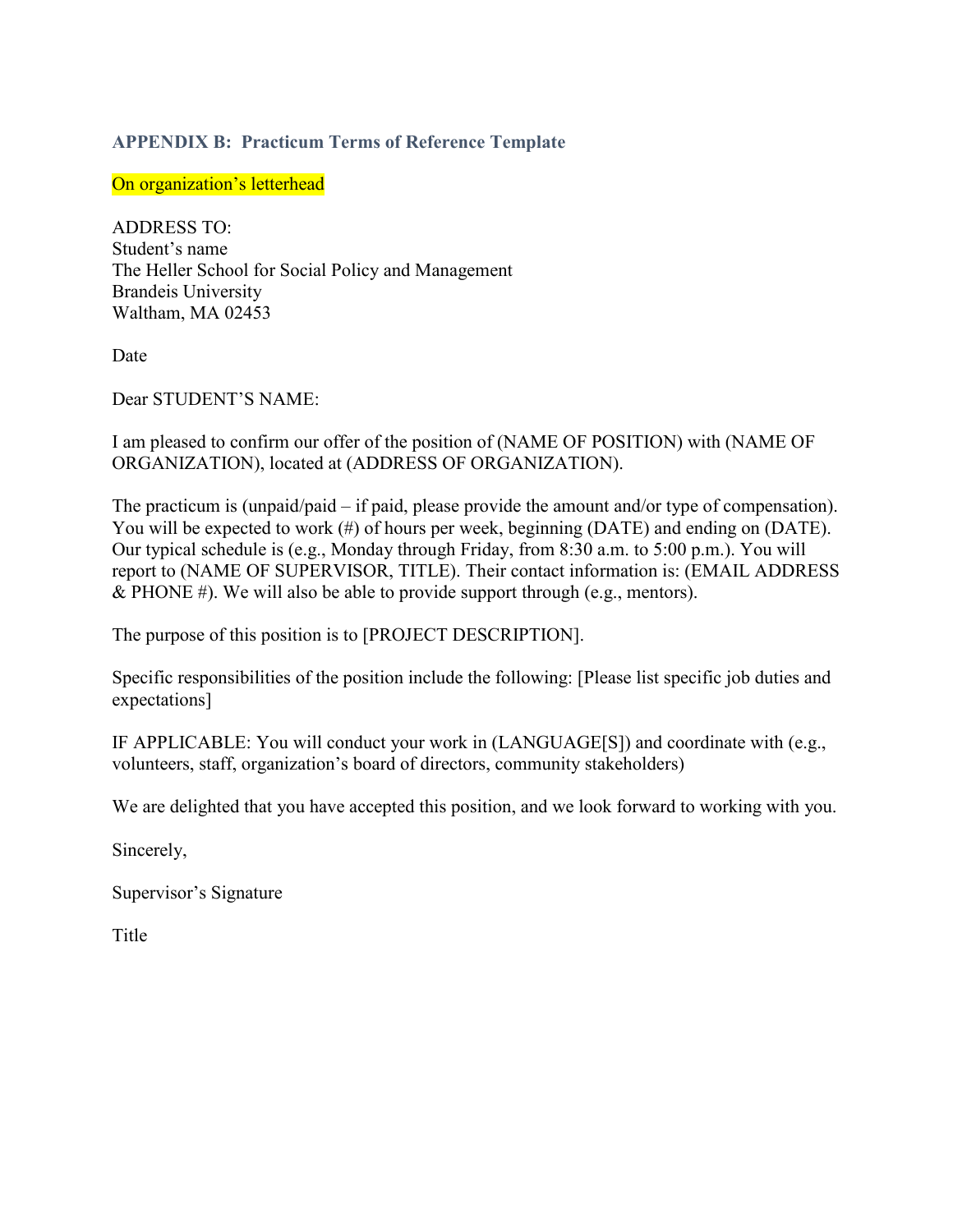# <span id="page-26-0"></span>**APPENDIX C: Practicum Release & Waiver Form**

**Graduate Program in Sustainable International Development The Heller School for Social Policy and Management**



#### RELEASE AND WAIVER

**Print Name:** 

This Release and Waiver is executed by the undersigned graduate student with respect to the Brandeis University Graduate Programs in Sustainable International Development at the Heller School for Social Policy and Management.

I hereby acknowledge and understand that the program and destination I have selected in order to fulfill the Second-Year Project Requirement ("the Project") is not sponsored by Brandeis University or the Heller School of Social Policy and Management, or the Graduate Programs in Sustainable International Development ("Brandeis"), and that Brandeis neither accepts nor assumes responsibility for my welfare or for any injuries, claims, or losses arising from my participation in, or travel to and from, the Project.

I hereby knowingly and willingly consent to participate in the Project. I acknowledge that an alternative course of study in the United States is available to me, and I elect nonetheless to attend the Project. I understand and acknowledge that there are inherent risks involved with study and living abroad, which are beyond the control of Brandeis, and that Brandeis cannot guarantee my safety or security. I understand that my choice of living accommodations, whether on-campus or off-campus and regardless of the use or non-use of assistance provided by Brandeis, is not and is not intended to be under the auspices of Brandeis.

#### **I acknowledge that I am advised to monitor the United States Department of State web-site [\(http://travel.state.gov\)](http://travel.state.gov/) for updates and information about travel to this particular destination and travel abroad generally.**

In consideration of the Project being approved, I, the undersigned, do hereby agree to release and forever discharge Brandeis University, the Heller School of Social Policy and Management, and the Graduate Programs in Sustainable International Development, Trustees, officers, employees, agents and assigns ("Brandeis") of and from any and all loss or liability in connection with any personal injury, accident, damage, claims, costs, expenses or other loss suffered or incurred by me during, arising out of, or in any way associated with my study and/or participation in the Project, including, but not limited to, travel to and from this destination and any and all other travel incident to my study and/or participation in the Project. I agree not to raise any claims or to institute any legal action or proceeding against Brandeis for any cause of action that may result from or arise out of or in connection with my participation in the Project or any travel related to the Project, including, but not limited to, any loss or liability resulting from, arising out of, or occurring in connection with the acts or omissions of Brandeis. In addition, I hereby agree to release, indemnify and forever discharge Brandeis of and from contribution or indemnification with respect to any claim made against me by any person or entity in connection therewith. I further agree to indemnify and hold harmless Brandeis of and from any actions brought against it in connection with my acts or omissions.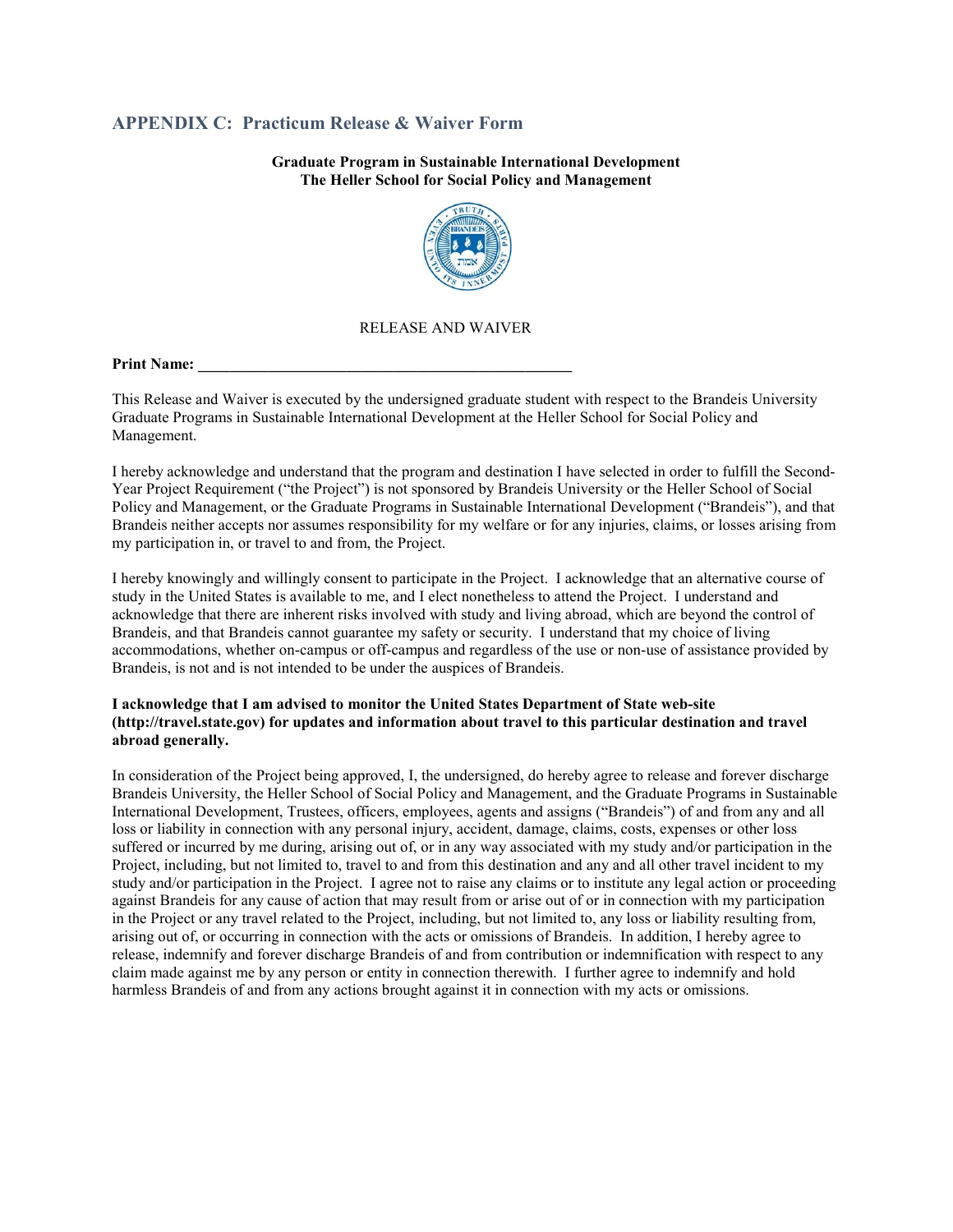I hereby acknowledge that I have read and understood the above statements, and I represent that I am of the specified legal age in my State of residence to bind myself to this Release. This Release and Waiver has been executed on behalf of myself, my heirs and assigns, and has been made with full knowledge of possible risks and hazards involved in travel and study abroad. This instrument has been executed in and shall be governed by the laws of the Commonwealth of Massachusetts.

| <b>Student Signature</b> | Date |
|--------------------------|------|
|                          |      |
| Witness Signature        | Date |
| Witness Name Printed     | Date |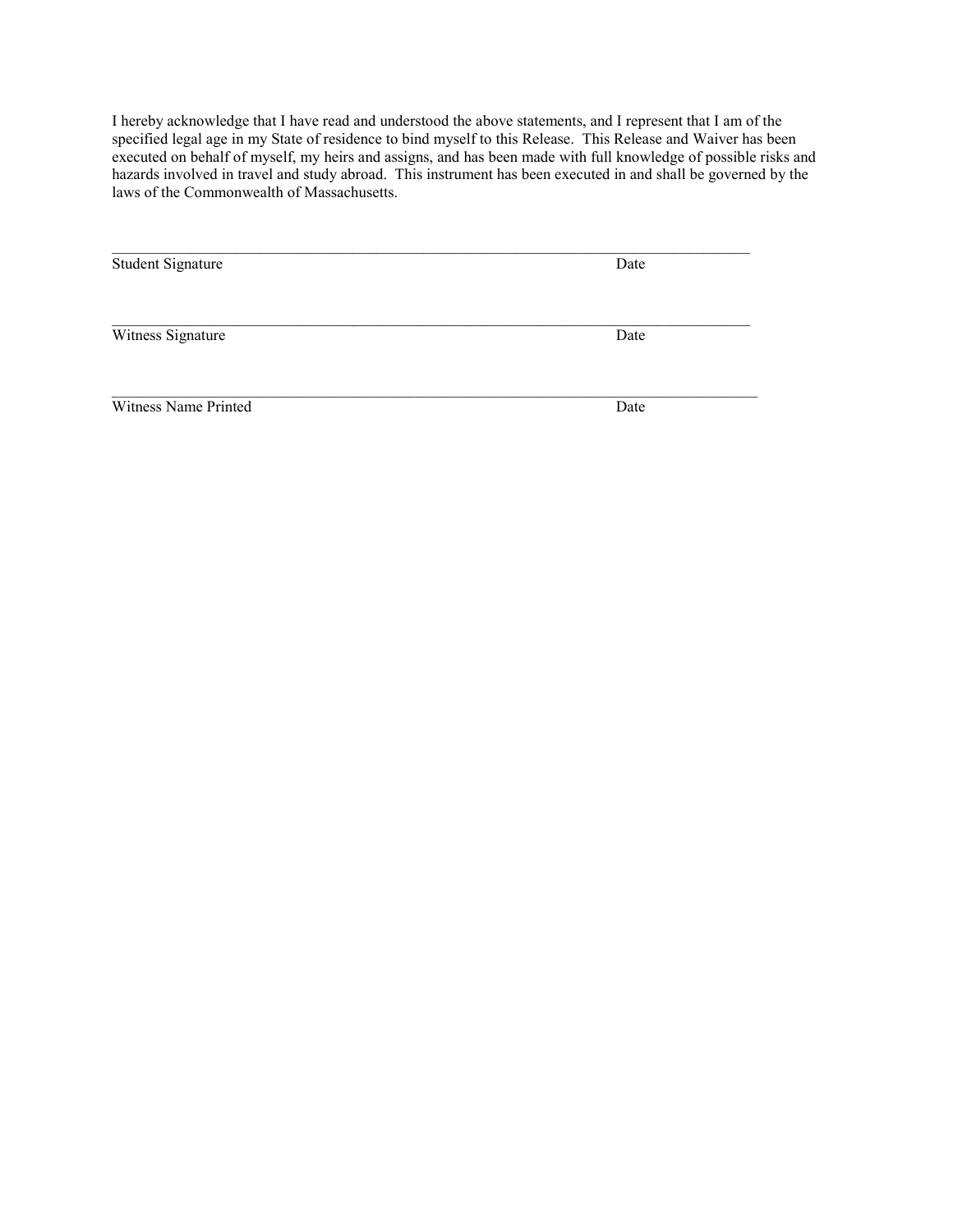# <span id="page-28-0"></span>**APPENDIX D—SID Practicum Checklist**

| <b>Practicum Search &amp; Obtaining Practicum</b>                                                                                                                                             |  |  |  |  |
|-----------------------------------------------------------------------------------------------------------------------------------------------------------------------------------------------|--|--|--|--|
| <b>Activity</b>                                                                                                                                                                               |  |  |  |  |
| Identify development question or issue for in-depth examination                                                                                                                               |  |  |  |  |
| Research organizations actively working on development problem or issue                                                                                                                       |  |  |  |  |
| Approach several organizations (e.g., via phone and/or email inquiries, formal application process)                                                                                           |  |  |  |  |
| Secure host organization for practicum                                                                                                                                                        |  |  |  |  |
| Submit Terms of Reference (TOR) to the SID academic adviser                                                                                                                                   |  |  |  |  |
| Submit Release & Waiver form to the SID academic adviser                                                                                                                                      |  |  |  |  |
| Pre-departure                                                                                                                                                                                 |  |  |  |  |
| <b>Activity</b>                                                                                                                                                                               |  |  |  |  |
| Obtain any required visa, permits, or other travel documents (including emergency travel & medical insurance)                                                                                 |  |  |  |  |
| Research practicum destination (e.g., local history, politics, culture, traditions, professional etiquette, climate,<br>transportation options, quality health care options, safety concerns) |  |  |  |  |
| Obtain any required visa, permits, or other travel documents (including emergency travel & medical insurance)                                                                                 |  |  |  |  |
| International students on an F-1 visa who are doing a practicum in the US or with a US organization have met<br>all ISSO requirements, including an approved CPT form.                        |  |  |  |  |
| Obtain CHUBB emergency medical & travel insurance card (proof of coverage) from the SID academic<br>adviser                                                                                   |  |  |  |  |
| Obtain Brandeis health insurance coverage or other health insurance policy that meets the standards set forth<br>by the university, regardless of practicum location.                         |  |  |  |  |
| Register for practicum course HS230a through the Heller School's Office of Student Records and Enrollment<br>(for each term that you are doing a practicum)                                   |  |  |  |  |
| Notify financial institutions of travel plans; ensure ATM has four-digit PIN; pack extra credit card and/or<br>emergency cash                                                                 |  |  |  |  |
| Make extra copies of important documents (e.g., passport, credit cards, and other travel documents) — leave                                                                                   |  |  |  |  |
| one copy with family member or friend and bring one copy with you<br>Register with home embassy; US students enrolled in STEP (Smart Traveler Enrollment Program)                             |  |  |  |  |
| Know rules for packaging and traveling with prescription or over-the-counter medicines                                                                                                        |  |  |  |  |
| Obtain SID academic adviser's cell phone #                                                                                                                                                    |  |  |  |  |
| Send SID academic adviser your cell phone # (WhatsApp #), emergency contacts (name, relationship, phone #,<br>email address)                                                                  |  |  |  |  |
| Submit second-year proposal by August 1, 2019                                                                                                                                                 |  |  |  |  |
| <b>During Practicum</b>                                                                                                                                                                       |  |  |  |  |
| <b>Activity</b>                                                                                                                                                                               |  |  |  |  |
| Check in regularly with faculty adviser during the practicum via email, phone, or Skype                                                                                                       |  |  |  |  |
| Check in regularly with SID academic adviser during the practicum via email, phone, or Skype (contact<br>anytime)                                                                             |  |  |  |  |
| Keep a journal (reflect on learning experience)                                                                                                                                               |  |  |  |  |
| Stay connected to the SID community                                                                                                                                                           |  |  |  |  |
| Attend SID webinars focused on the master's paper                                                                                                                                             |  |  |  |  |
| Ensure practicum supervisor completes your online performance evaluation                                                                                                                      |  |  |  |  |
| Complete student evaluation exit survey                                                                                                                                                       |  |  |  |  |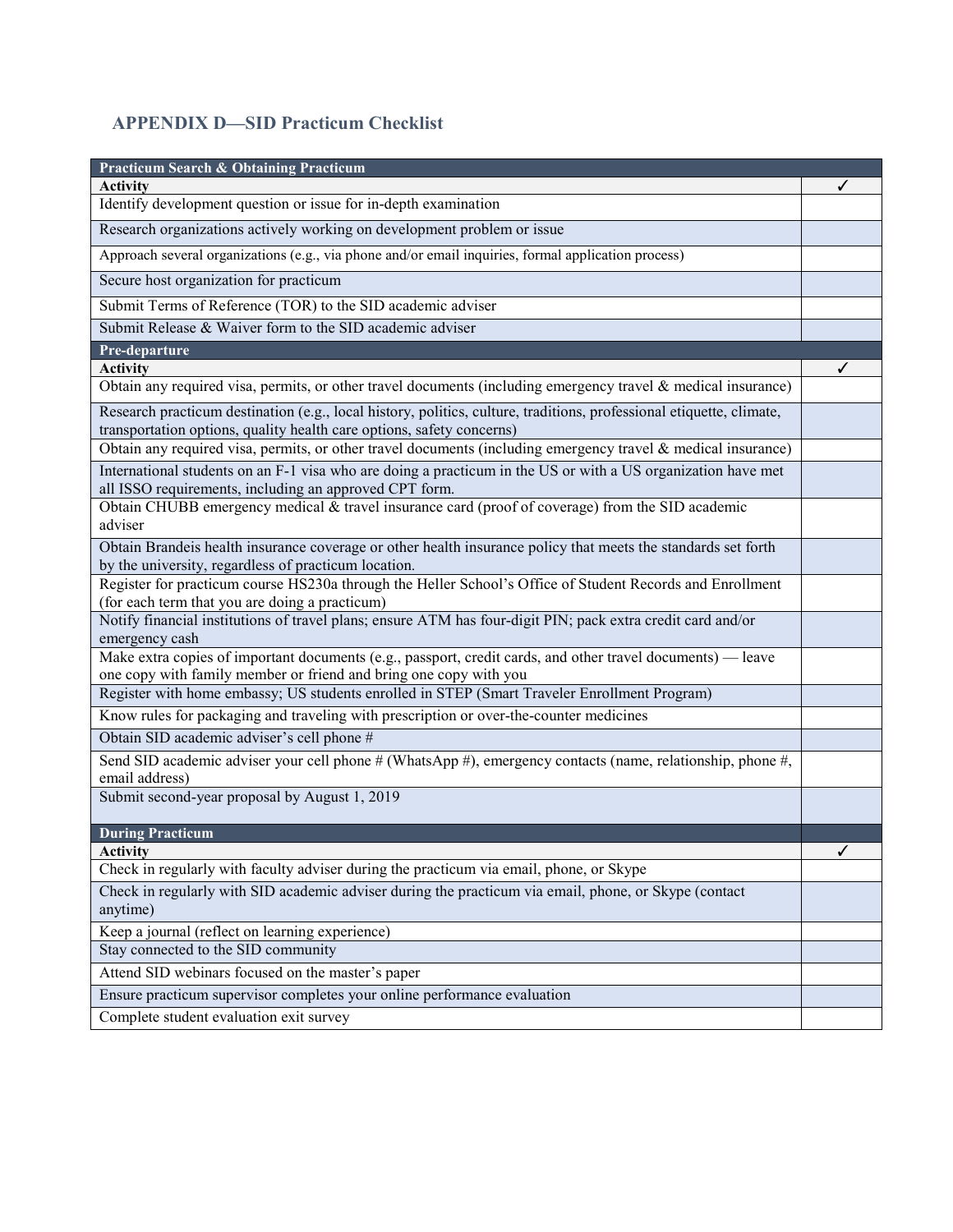<span id="page-29-0"></span>**APPENDIX E: Master's Paper Cover Sheet**

**The Graduate Programs in Sustainable International Development The Heller School for Social Policy and Management Brandeis University**



*[Title]*

Submitted by *[Name]*

A paper submitted in partial fulfillment of the requirements for the

# *Master of Arts Degree* **in Sustainable International Development**

Academic Adviser Date

\_\_\_\_\_\_\_\_\_\_\_\_\_\_\_\_\_\_\_\_\_\_\_\_\_\_\_\_\_\_\_\_\_\_\_\_\_\_\_\_\_\_\_\_\_\_\_\_\_\_\_\_\_\_\_\_\_\_\_\_\_\_\_\_\_\_\_\_\_\_\_\_

Director, Program in Sustainable International Development Date

In signing this form, I hereby DO ( ) or DO NOT ( ) authorize the Graduate Program in SID to make this paper available to the public, in both hard copy and electronically via web.

 $\overline{\phantom{a}}$  , and the contribution of the contribution of the contribution of the contribution of the contribution of the contribution of the contribution of the contribution of the contribution of the contribution of the

\_\_\_\_\_\_\_\_\_\_\_\_\_\_\_\_\_\_\_\_\_\_\_\_\_\_\_\_\_\_\_\_\_\_\_\_\_\_\_\_\_\_\_\_\_\_\_\_\_\_\_\_\_\_\_\_\_\_\_\_\_\_\_\_\_\_\_\_\_\_\_\_

Student Signature Date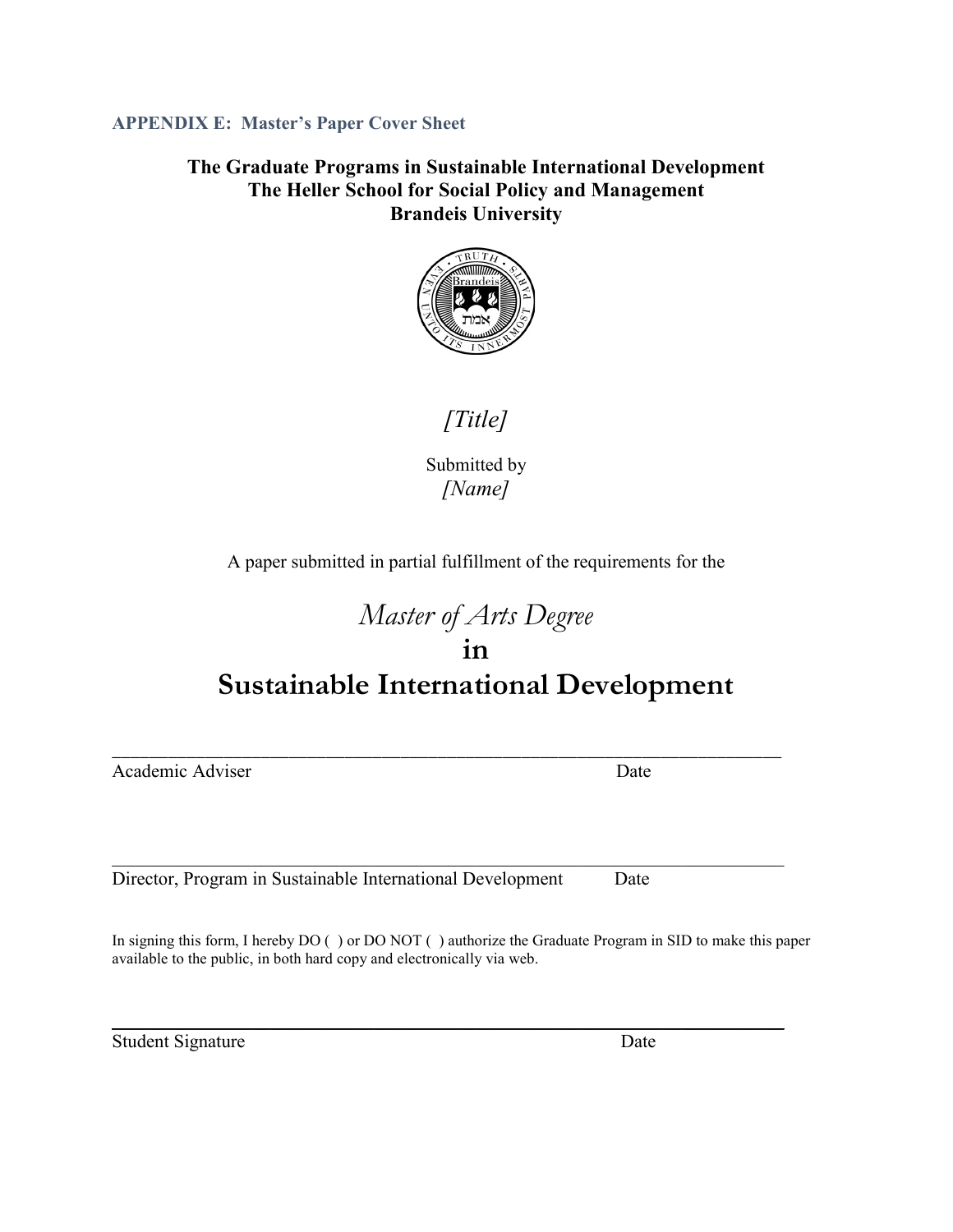# <span id="page-30-0"></span>**APPENDIX F: Strategies for an Effective Capstone Presentation**

As students plan their Capstone presentations, they may want to consider some of the strategies listed below for shaping their presentations.

#### *Introduction to Presentation*

For both the poster and panel presentations, students should provide an introduction to their work. They may want to incorporate the following information either on the first PowerPoint slide or on the poster:

- Title of the Capstone presentation
- Student's name and email address
- Name of faculty adviser

#### *Organization*

One way for students to think about how to organize their presentation is for them to remember that they are really telling a story — a story about their research, the development problem or issue that they examined, the way in which they engaged with their topic, and what they discovered in the process.

Like any good story, they will want their audience to be engaged and to understand the presentation. Information can be conveyed in a linear way, following the structure of the research paper or consultant's memorandum. Or students may want to take a different approach. Perhaps, the research took an unexpected direction or revealed something unanticipated; if so, the student could then focus on the process.

It's up to the students to determine how best to convey their story. But it's important for them to remember to synthesize their data (not everything can be shared)— panelists have only approximately 10 minutes to tell their story, while students presenting a poster have limited space. Therefore, students will need to focus on one or two key points for their presentation.

#### *Design Strategies*

Design features of the poster or PowerPoint are also important considerations for an effective presentation.

Design Tips for the Panel (PowerPoint) Presentation:

- Text and visuals should **enhance** the message.
	- o Sometimes less is more, especially when it comes to the amount of text on each PowerPoint slide.
	- o The use of images can be effective for engaging the audience, but they should be relevant to the material. Oftentimes, students' own photos provide a richer message than clip art or other online photos.
	- o A combination of text, graphics, tables, charts, and other visuals can be effective in helping audiences to understand the significance of data and the story being told.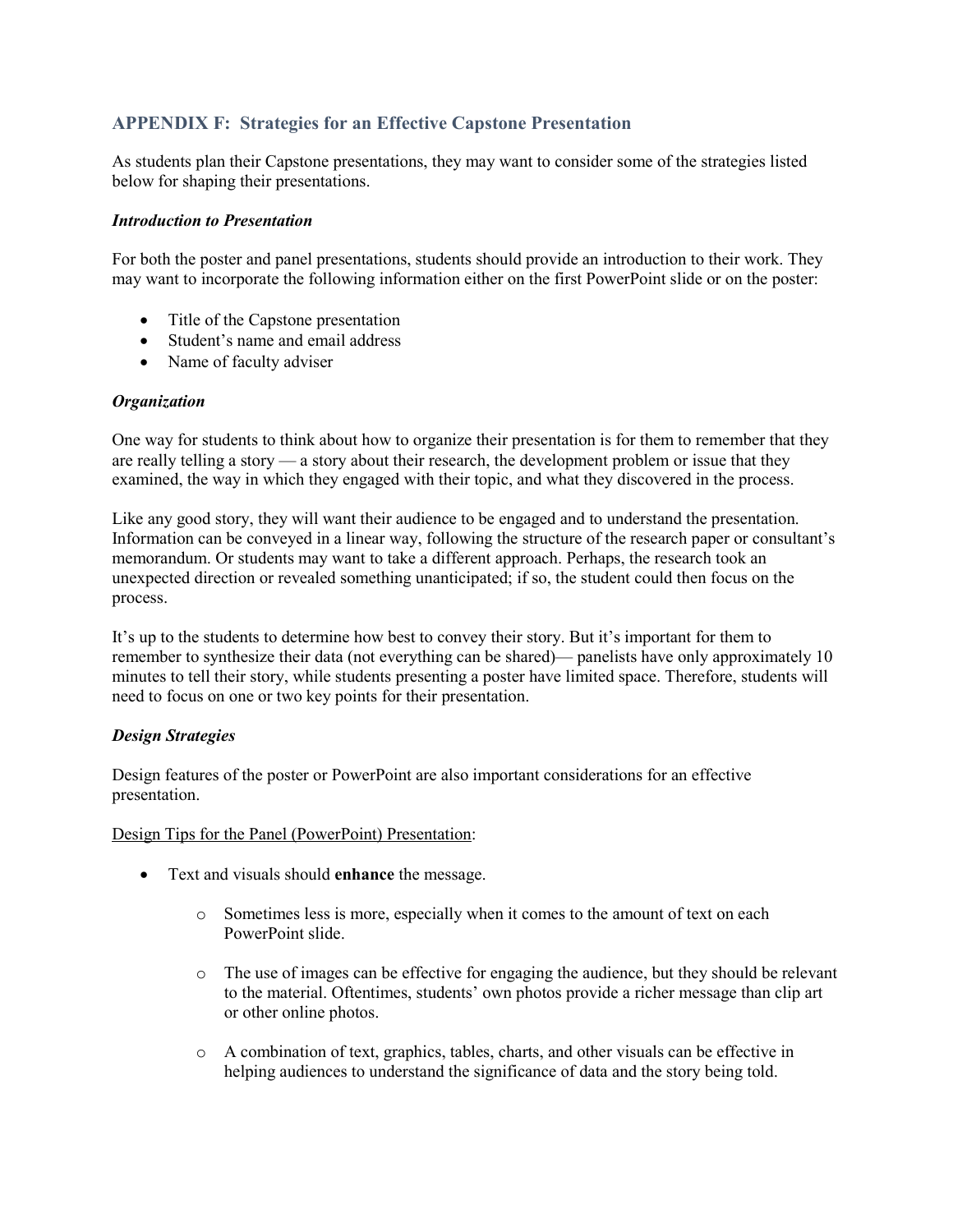However, its impact can be diminished if too much information is included in one graphic.

- A consistent style approach often unifies the presentation, including:
	- o Use of similar visual or color theme throughout the presentation
	- o Same type and font size for each slide's title/heading
	- o Same font size for bulleted text
- The number of slides should be appropriate for the amount of time allotted to deliver the presentation.

If students prepare their slides well, using text, data, and images to enhance their presentation, they will also be less likely to read their slides and more likely to engage with their audience.

# Design Tips for the Poster Presentation:

- A **balance** of text and visuals often engages the viewer more than a poster heavy with text or too many visuals.
	- o A combination of text, graphics, tables, charts, and other visuals can be effective in helping audiences to understand the significance of data and story being told. However, its impact can be diminished if too much information is included in one graphic.
	- o The use of images can be effective for engaging the audience, but they should be relevant to the material. Oftentimes, students' own photos provide a richer message than clip art or other online photos.
- Color can make an impact.
	- o A single background color often can unify a poster
	- o If used consistently, color accents can highlight, separate, or define information.
	- o Black text is typically easier to read than colored text.
- Columns and the use of headings, fonts, color, and positioning can help create a logical flow of material.

#### *Resources for Making Presentations*

- Creating an Effective Poster Presentation (UNC): <http://gradschool.unc.edu/pdf/PosterPresentation.pdf>
- Poster Making and Printing (Cornell University Library):<http://guides.library.cornell.edu/poster>
- How to Create an Effective Poster Presentation (Ithaca College): <https://library.ithaca.edu/sp/subjects/PosterSession>
- Designing an Effective PowerPoint Presentation: Quick Guide (Owl Online Writing Lab): <https://owl.english.purdue.edu/owl/resource/686/01/>
- Using Visuals to Support a Presentation: PowerPoint (Cornell University): <http://www.cornell.edu/video/using-visuals-2>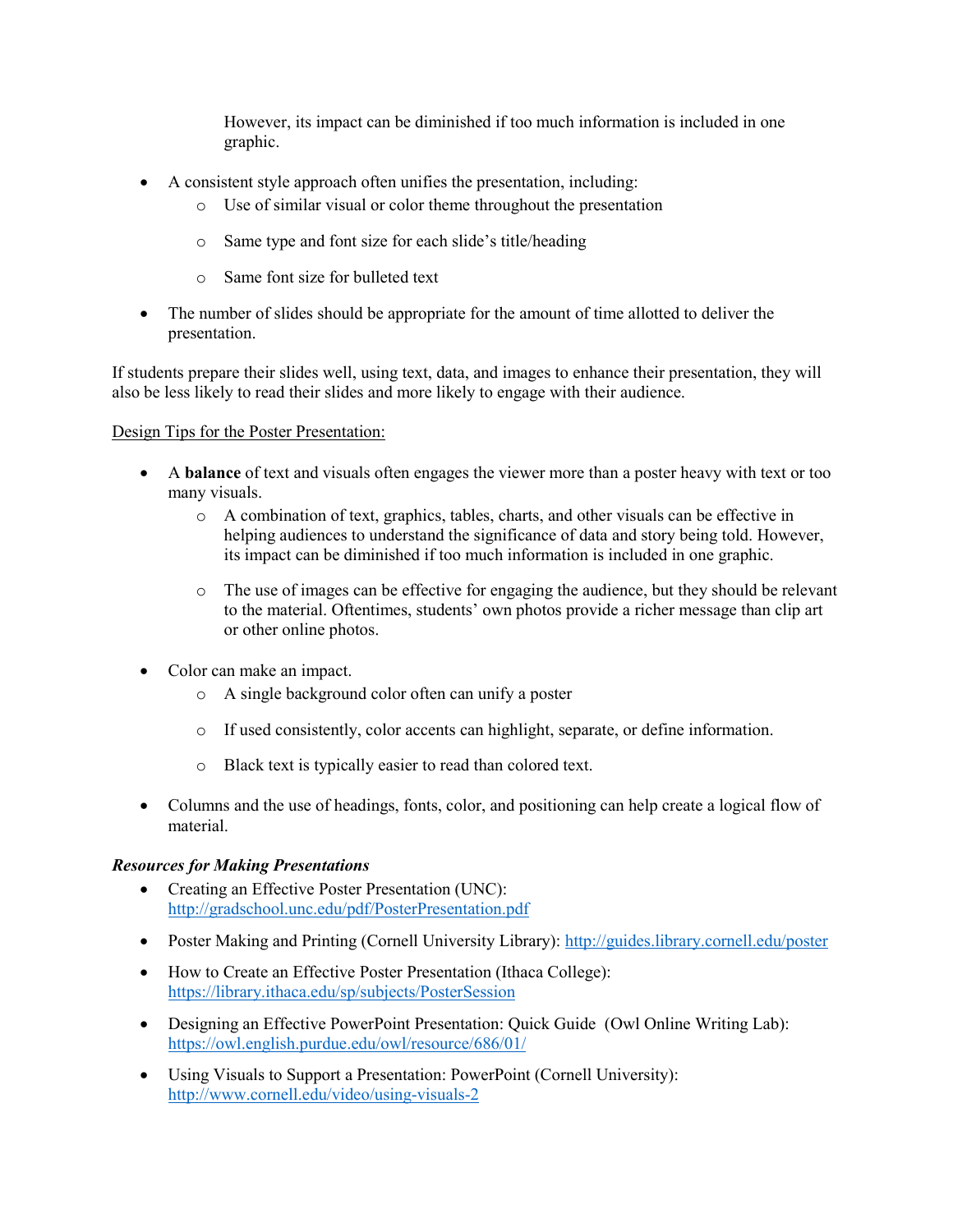# **APPENDIX G: Resources to Support SID Students**

# **Faculty Support**

The faculty adviser is the student's principal resource for the second year. Faculty advisers will be assigned in the spring of the first year, based on the student's academic and professional interests.

#### **Heller Summer Institute**

The [Heller Summer Institute](https://moodle2.brandeis.edu/course/view.php?id=13881) provides information, tutorials, resources, and tools to help new students prepare for their graduate studies and life at Heller. The materials include an introduction to library resources for Heller, housing information, Excel and Latter tutorials, articles related to the development field, among others. The Summer Institute can be accessed via Latte.

#### **SID Academic Adviser**

The SID academic adviser provides:

- Guidance to help students understand and complete the process of securing a practicum and drafting a quality proposal, preparing students to meet the requirements of the second year.
- Individual advising and group training to help students identify and refine the focus of their second year, identify opportunities, evaluate choices for the practicum, learn how to approach potential host organizations, negotiate the Terms of Reference, and write a sound proposal.
- Monitoring of student progress both in the first year (obtaining a practicum and writing a proposal) and in the field during the second year (problem solving).
- Review, feedback, and approval of proposals (Note: Proposals are forwarded to the MA/SID Program Director for final approval.)

#### **Career Development Center**

The [Heller Career Development Center](http://heller.brandeis.edu/careers/) is available to help students as they plan for their professional future. This includes searching for a practicum, identifying organizations and placements that might be of particular interest post-graduation, crafting effective resumes and cover letters, coaching for initial contact and interviews, networking, negotiation strategies, and related services.

Resources include:

- Individual career counseling Students should contact the Career Development Center to set up an appointment to discuss practicum and career exploration and planning, resume/CVs, cover letters, professional resources and network leads. Appointments are made vi[a Heller Handshake](https://heller.brandeis.edu/careers/employers.html) [\(s](https://heller.brandeis.edu/careers/employers.html)ee description below). Once logged in, click on "Request an Appointment" in the Career Tools and Advising Shortcut button. If a student is already on practicum and unable to meet in-person, a telephone session or email communication are alternative options.
- [Heller Handshake—](https://heller.brandeis.edu/careers/employers.html)Heller's online database for *professional opportunities* (jobs, practicum, fellowships, grants, etc.), *employer information* (includes information on past practicum locations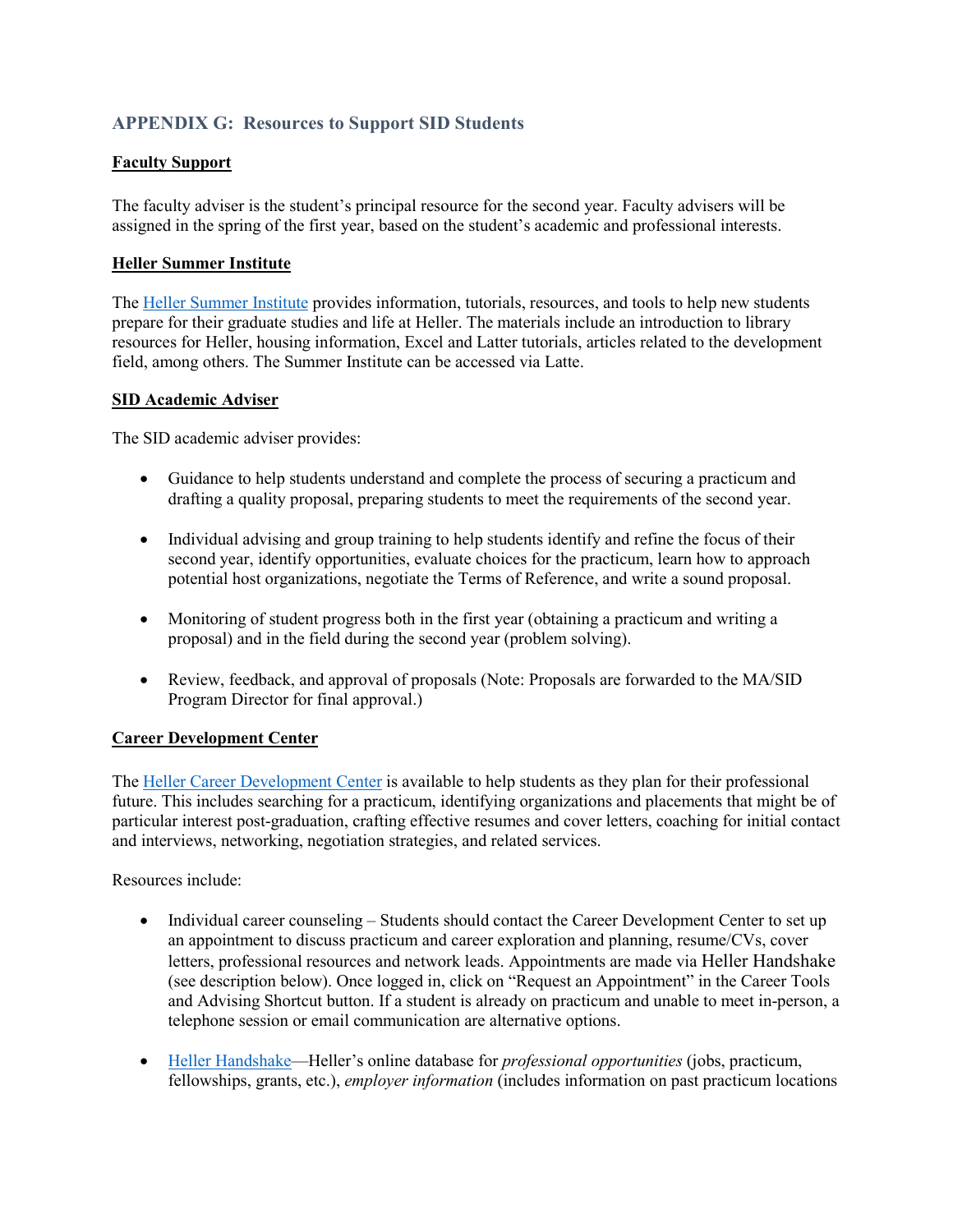and student capstones), *upcoming events* (Heller, Brandeis, local, national and global) and *alumni networking*.

• Electronic Resources—*Weekly E-Newsletter:* timely information on announcements; new resources; recent job, internship and fellowship listings; as well as a summary of events both onand off-campus of interest to our students; *Career Connections*: links to industry-specific job boards, professional organizations, social networking and e-newsletters; *Career Briefs*: careerrelated topics including resumes, CVs, cover letters, informational interviewing and networking; *Career Development Center's Library:* Professional/Career-oriented publications and books; *Optimal Resume*: Draft resumes and cover letters, practice interview skills and access additional resources at heller.OptimalResume.com; *LinkedIn Group:* Heller has a LinkedIn group and subgroups by graduate program and geographic area.

# **University Librarian and Online Library Resources**

[Maric Kramer](mailto:https://docs.google.com/document/d/1bq0CzrIyj2xq0FDGepGShquYY5SBCSK5kbvjtneb4NI/edit%23heading=h.fav6scqmwu85) is the SID Research and Instruction Librarian. She is available as a resource to MA/SID students for research needs. Students should direct inquiries to maric@brandeis.edu.

*[The Sustainable International Development LibGuide](mailto:http://guides.library.brandeis.edu/sid)* is an online portal to Brandeis library resources. It provides an overview of key resources for research in sustainable international development. The guide provides easy access to both scholarly and professional resources. Resources include:

- Background materials
- Citation management
- Interlibrary loans
- Journals and books
- Indexes and abstracts
- Reports and statistics
- Relevant web sites
- Government documents
- Subscription databases

Additionally, on-line tutorials for EndNote and Zotero (citation management systems) can be found at: <http://brandeis.libguides.com/content.php?pid=10580&sid=606366>

#### **Master's Paper Archive**

[Past SID master's papers](https://www.brandeis.edu/heller/heller/students/academics/sid/masters-papers/index.html) are available on the Heller website. Students can search for specific master's papers by year and student name.

#### **Writing Resources**

The [Brandeis Writing Center](http://www.brandeis.edu/writingprogram/writingcenter/) offers peer-review services designed for the graduate student community. The tutors are graduate students who provide assistance with all forms of advanced academic writing and offer strategies for working through writing challenges.

The [Brandeis English Language Program](http://www.brandeis.edu/elp/) offers [individual tutorial sessions](http://www.brandeis.edu/elp/tutorials/index.html) in both written and oral skills as well as [intensive English classes and workshops.](http://www.brandeis.edu/elp/gsas.html) These courses and workshops are designed to develop oral communication, analytical writing, and critical thinking skills.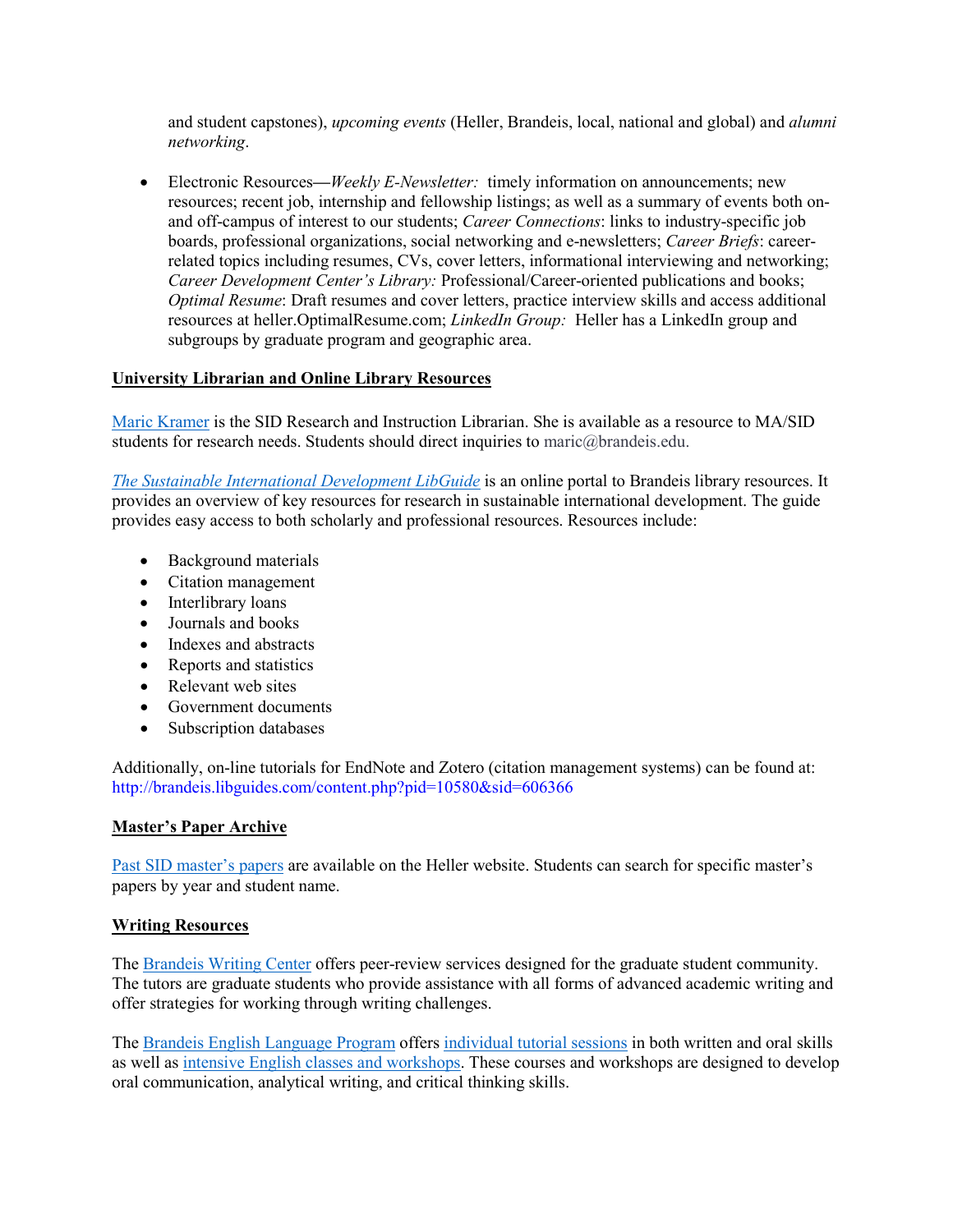Other resources that can support the writing process include:

- *The Writer's Reference* (8<sup>th</sup> edition) by Diana Hacker. This great handbook covers grammar, punctuation, basic sentence structure, word choice, and more.
- *The Elements of Style* by Strunk & White. A classic guide to addressing common grammar and writing issues.
- APA Style Blog: [http://blog.apapstyle.org](http://blog.apapstyle.org/)
- Grammar Girl's Quick & Dirty Tips:<http://www.quickanddirtytips.com/grammar-girl>
- Daily Writing Tips: [http://writing.dailywritingtips.com](http://writing.dailywritingtips.com/)
- Refresher on active versus passive voice:<https://owl.english.purdue.edu/owl/resource/539/02/>

# *Literature Review*

- Literature Reviews, The Writing Center at University of North Carolina (UNC)-Chapel Hill: <http://writingcenter.unc.edu/handouts/literature-reviews/>
- Guidelines for Writing a Literature Review, Education Department, University of Minnesota: http://www.duluth.umn.edu/~hrallis/guides/researching/litreview.html

# *American Psychological Association (APA) References and Citations*

• References and citation rules vary depending on the source. It is important to follow the APA reference and citation style guides to ensure accuracy. A good resource for APA style is <https://owl.english.purdue.edu/owl/resource/560/02/>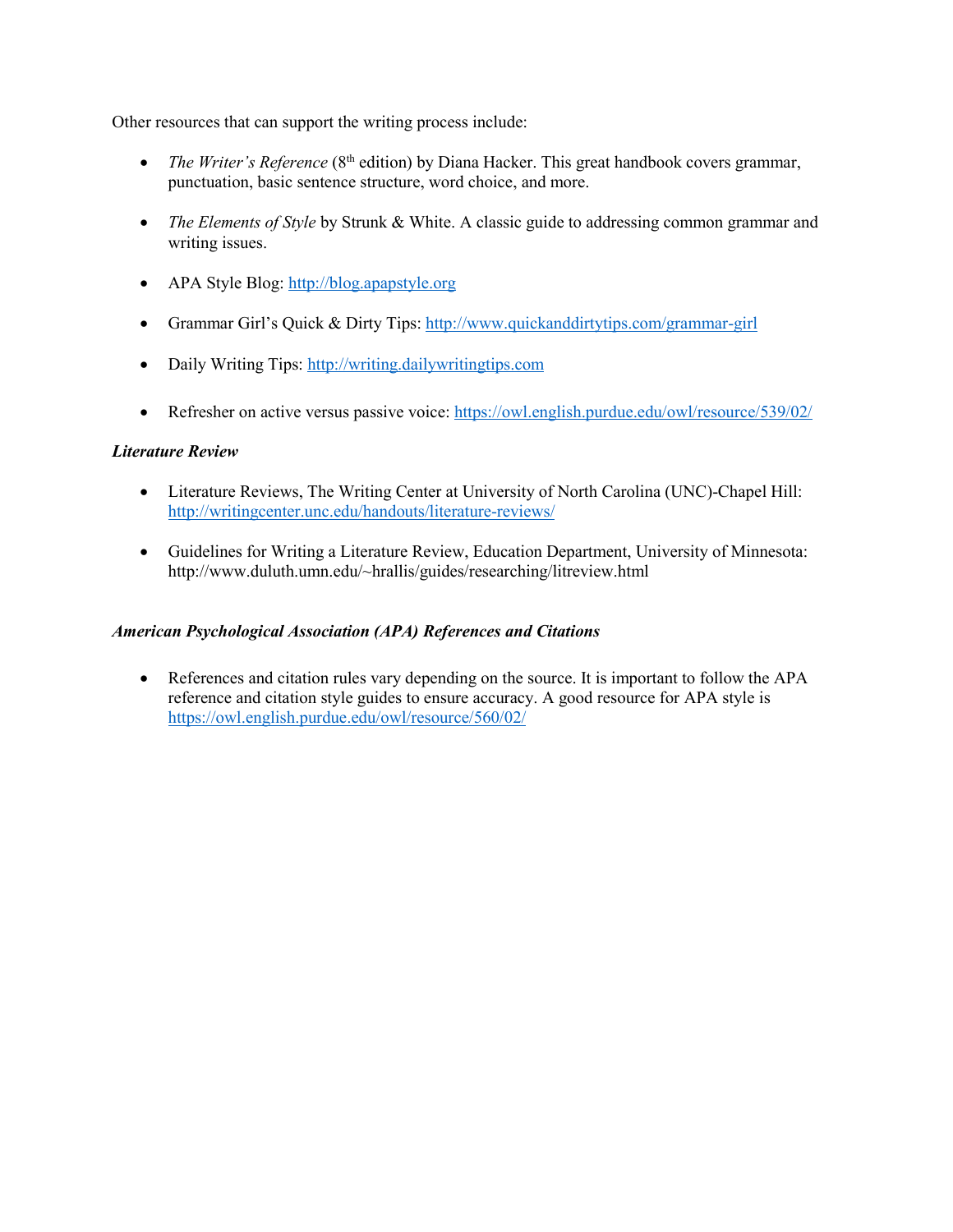# **APPENDIX H: URLs for Hyperlinks Used in the Handbook**

Academic Calendar <https://www.brandeis.edu/registrar/calendar/index.html>

APA

[https://owl.purdue.edu/owl/research\\_and\\_citation/apa\\_style/apa\\_formatting\\_and\\_style\\_guide/general\\_for](https://owl.purdue.edu/owl/research_and_citation/apa_style/apa_formatting_and_style_guide/general_format.html) [mat.html](https://owl.purdue.edu/owl/research_and_citation/apa_style/apa_formatting_and_style_guide/general_format.html)

Brandeis Writing Center <https://www.brandeis.edu/writingprogram/writingcenter/>

Brandeis English Language Program <https://www.brandeis.edu/elp/>

Brandeis English Language Program – Individual Tutorial Sessions <https://www.brandeis.edu/elp/tutorials/index.html>

Brandeis English Language Program – Intensive English Classes and Workshops <https://www.brandeis.edu/elp/gsas.html>

CHUBB Travel Assistance Program and Europ Assistance <https://www.brandeis.edu/risk-management/pdfs/chubbstravelassistanceprogrambrochure.pdf>

Continuation Fee

<https://heller.brandeis.edu/admissions/financial-aid/cost.html>

CPT Application Checklist

[https://www.brandeis.edu/isso/documents/current/employment/curricular-practical-training/application](https://www.brandeis.edu/isso/documents/current/employment/curricular-practical-training/application-checklist.pdf)[checklist.pdf](https://www.brandeis.edu/isso/documents/current/employment/curricular-practical-training/application-checklist.pdf)

Curricular Practical Training <https://www.brandeis.edu/isso/current/employment/curricular-practice-training.html>

Employment/Academic Internships <https://www.brandeis.edu/isso/current/employment/index.html>

EndNote <https://guides.library.brandeis.edu/EndNote>

Faculty/Staff Recommendation for F-1 Curricular Practical Training [https://www.brandeis.edu/isso/documents/current/employment/curricular-practical](https://www.brandeis.edu/isso/documents/current/employment/curricular-practical-training/advisor-recommendation.pdf)[training/advisor-recommendation.pdf](https://www.brandeis.edu/isso/documents/current/employment/curricular-practical-training/advisor-recommendation.pdf)

Health Insurance [https://www.universityhealthplans.com/letters/letter.cgi?group\\_id=299](https://www.universityhealthplans.com/letters/letter.cgi?group_id=299)

Heller Career Development <https://heller.brandeis.edu/careers/>